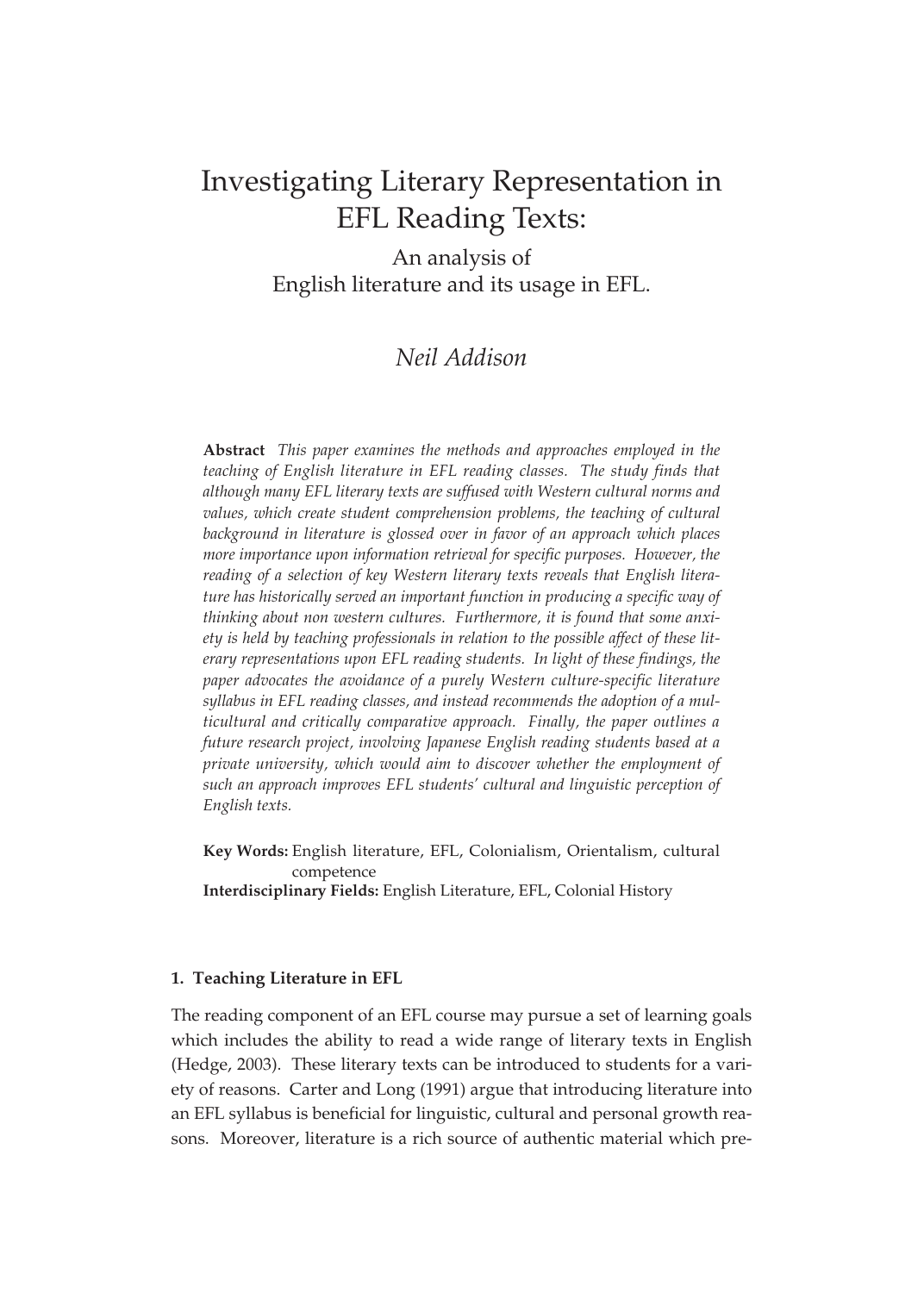sents students with the opportunity to understand how the English language is used in a variety of specific environments. Cruz notes that "what authors like Irving Welsh, Joseph Conrad or Mark Twain have in common is that their literary works reconstruct the way language is spoken in certain geopolitical contexts" (Cruz, 2010: 3). Such literature can also afford students the chance to understand culture at a deeper, more satisfyingly complex level. Brumfit (2001: 91) argues that this is because great literature presents a "refusal to oversimplify, in a belief in the complexity, subtlety, richness―and indeed uniqueness―of each human experience, expressed through metaphor and the working of the human imagination." Furthermore, Parkinson and Reid Thomas (2000) list a series of reasons why literature should be taught in the EFL classroom, including:

#### **Figure 1.**

*1. Cultural enrichment. Reading literature promotes cultural understanding and awareness. 2. Linguistic model. Literature provides examples of "good" writing, linguistic diversity, expressive ranges and so on. 3. Mental training. Better than any other discipline, literature trains the mind and sensibility. 4. Extension of linguistic competence. Literature stretches the competences of learners who have mastered the linguistic rudiments. 5. Authenticity. Literature is genuine linguistic material, not a linguistically contrived textbook. (Parkinson and Reid Thomas, 2000: 9-11).*

In order to improve literary reading targets, many teachers seek to develop students' abilities holistically through the pursuit of both intensive and extensive readings, with the latter often taking place outside the EFL/ESL classroom in the form of graded readers. Furr observes that extensive reading programs are generally predicated "at or just below a student's actual reading level." (Furr, 2004: 2) However, in studying English literary texts, many learners of English as a foreign language face difficulties in moving from basic decoding into fluency stage (Alyousef, 2005: 150). Gabb, cited in Alyousef, identifies a number of obstacles to this, of which two of the most prominent are limited vocabulary and lack of textual background knowledge (2005: 150). However, whilst many EFL students may lack the necessary information to understand literary texts, many universities around the globe still employ the same traditional methods of teaching literature, such as an emphasis on language, theme, characterization, plot and motifs (Abraham, 2010: 1). Literature is also employed in some Asian countries,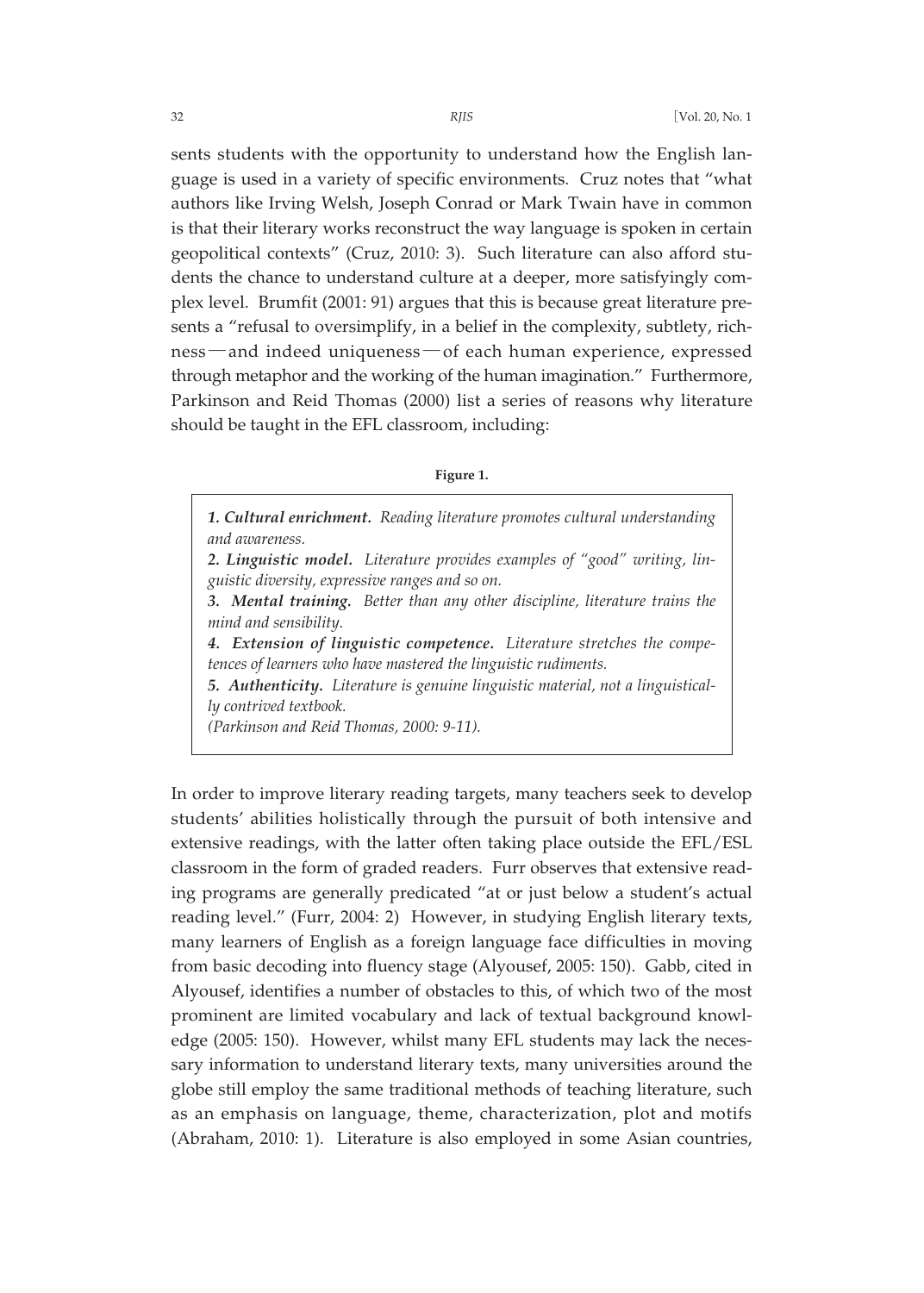such as Japan, in order to build up intensive reading skills, improve reading speeds, and for translation purposes. Nevertheless, whilst many Japanese universities include works by writers such as Twain, Dickens, Austen and Burnett in their graded readers selection, the teaching of literature in the classroom often focuses on information retrieval. Furr notes that in Japan "reading and literature instruction, particularly at the University level, has historically revolved around a "grammar translation" approach" (Furr, 2004: 2).

However, Culler (1975: 6) criticises the practise of employing literary texts in order to improve translation and information retrieval skills, arguing that "a true literature syllabus will not be simply the use of literary texts for advanced language purposes, but it must also attempt to develop and extend literary competence". It is argued that a literary competence approach would aid reading competence, as this approach involves equipping students with a variety of skill components, such as an awareness of literary language, structure and conventions, and knowledge of the values of the culture it embodies and represents. (Culler, 1975: 114) A literary competence approach would enable students unacquainted with foreign cultures to process the culture-specific schematic knowledge of English literature more smoothly. Widdowson notes that students process cultural information according to "the schematic knowledge associated with their mother tongue" (Widdowson, 1990: 110). Therefore, in order to avoid problems in student comprehension, an approach to teaching literature in reading classes should look to bridge top down processing, or schematic knowledge, defined by Fowler as "perceptions and interpretations" (Fowler, 1991: 60) with systemic knowledge, defined by Alyousef as "bottom up processing" (Alyousef, 2005: 144).

Conversely, a purely Western centered, top down processing approach ensures that reading students are often taught literary texts in an uncritical fashion. This in turn runs the risk that they will be alienated, confused or misled by the cultural content of the literature due to it not being in congruence with their own socially acculturated schematic knowledge. This type of reading approach, which neglects aesthetic characteristics and critical knowledge of textual background, and which focuses on the message and the content of the text, is known as an efferent reading. Rosenblatt, cited in Cruz, defines an efferent reading as "reading for the purpose of getting information" (Cruz, 2010: 4). Cruz argues that "in an efferent reading the text is regarded as a closed and finished object that a student can only contemplate passively from the perspective established by the teacher". (2010:

2012]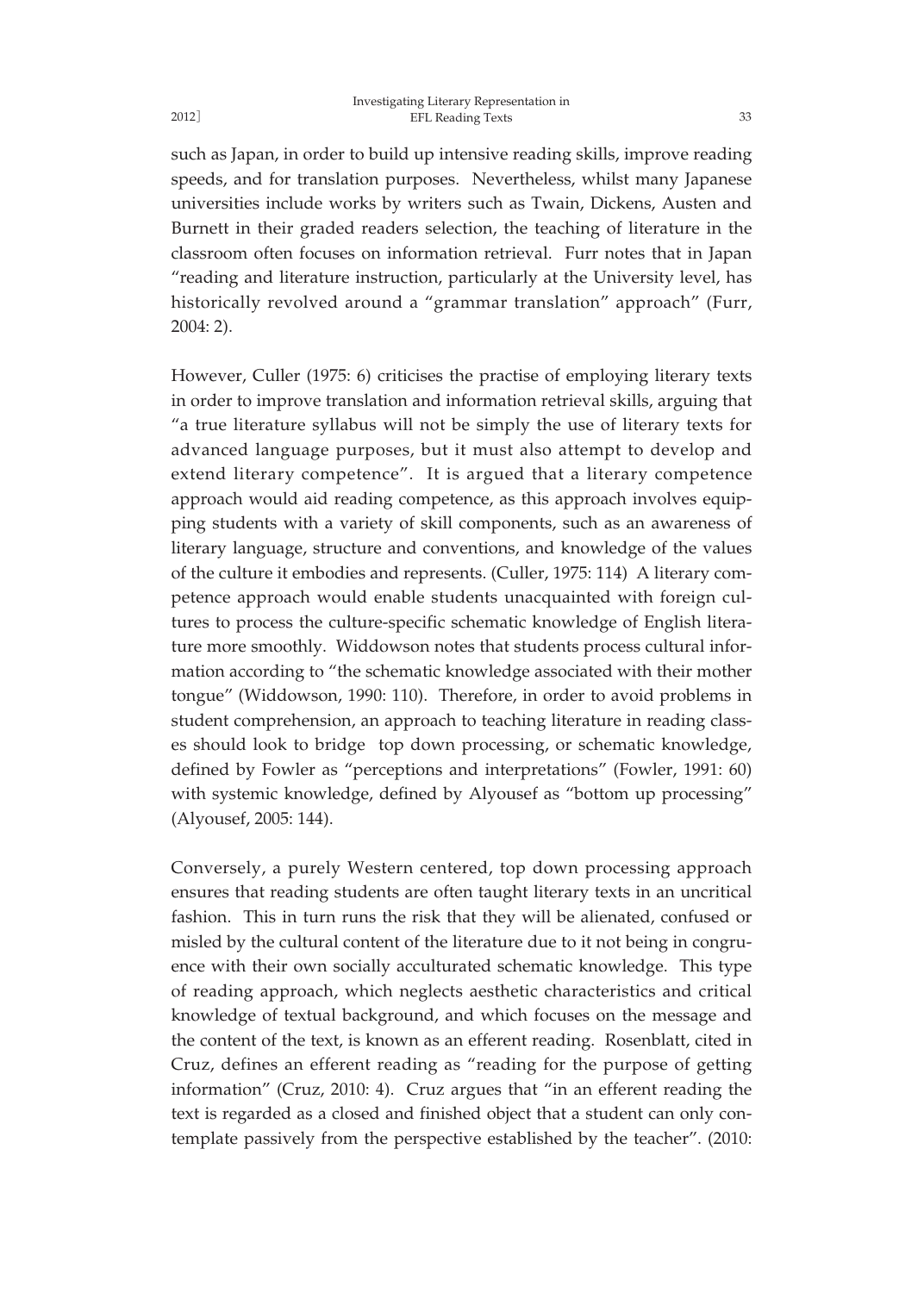4) Despite the disadvantages of this reading method, and the contrasting benefits which a cultural competence approach affords learners, Howatt & Widdowson observe that English teaching is likely to "exclude the cultural values and identities, or expressive and aesthetic characteristics....quite simply because these are now seen as surplus to practical requirement" (Howatt & Widdowson, 2004: 357).

## **2. Literature in EFL Textbooks**

The teaching of cultural skills in EFL is often sacrificed to meet immediate utilitarian needs. This ensures that the teaching of cultural background in literature is often glossed over in favor of an approach which places more importance upon information retrieval for specific purposes. However, despite this avoidance of cultural education, many EFL literary texts are suffused with Western cultural norms and values, which create student comprehension problems. Moreover, the cultural content found in textbooks often conforms to an elitist, circumscribed standard. F.R Leavis claimed in 1948, in 'The Great Tradition', that "The great English novelists are Jane Austin, George Eliot, Henry James and Joseph Conrad―to stop for a moment at that comparatively safe point in history" (Leavis, 1950: 1). However, whilst Leavis' elitist definition of literature and culture has been criticized by Williams (1971) amongst others, past literary figures of the great tradition still pervade the content of recent EFL textbooks. For example, 'Headway' devotes pages to Western cultural figures such as Dickens and Austin (Soars, 2005: 29), whilst 'English File' focuses on Shakespeare (Oxenden, 2001: 112). Hedge highlights the role of EFL textbook writers who, "like everyone else, think and compose chiefly through culture-specific schemas" (Hedge et al, 1997: 56). However, these top down administered, culturally-specific schemas can occlude students from accessing and critically processing the cultural data in textbooks. Hedge maintains that a learner of English who is unfamiliar with the cultural context of EFL materials will "most likely experience problems in processing English systemic data" (Hedge, 1997: 53). Whilst Western culture permeates EFL textbook design and classroom practice, this culture-specific emphasis can be problematic for those students without literary or cultural competence skills.

Many EFL reading textbooks focus heavily on Western literary figures and culture-specific schemas. For example, the literary textbook 'Discovering Fiction' contains works by a selection of American authors, whilst stating that "Any study of a language should also include an exploration of its culture....Through these stories you will develop some additional insights into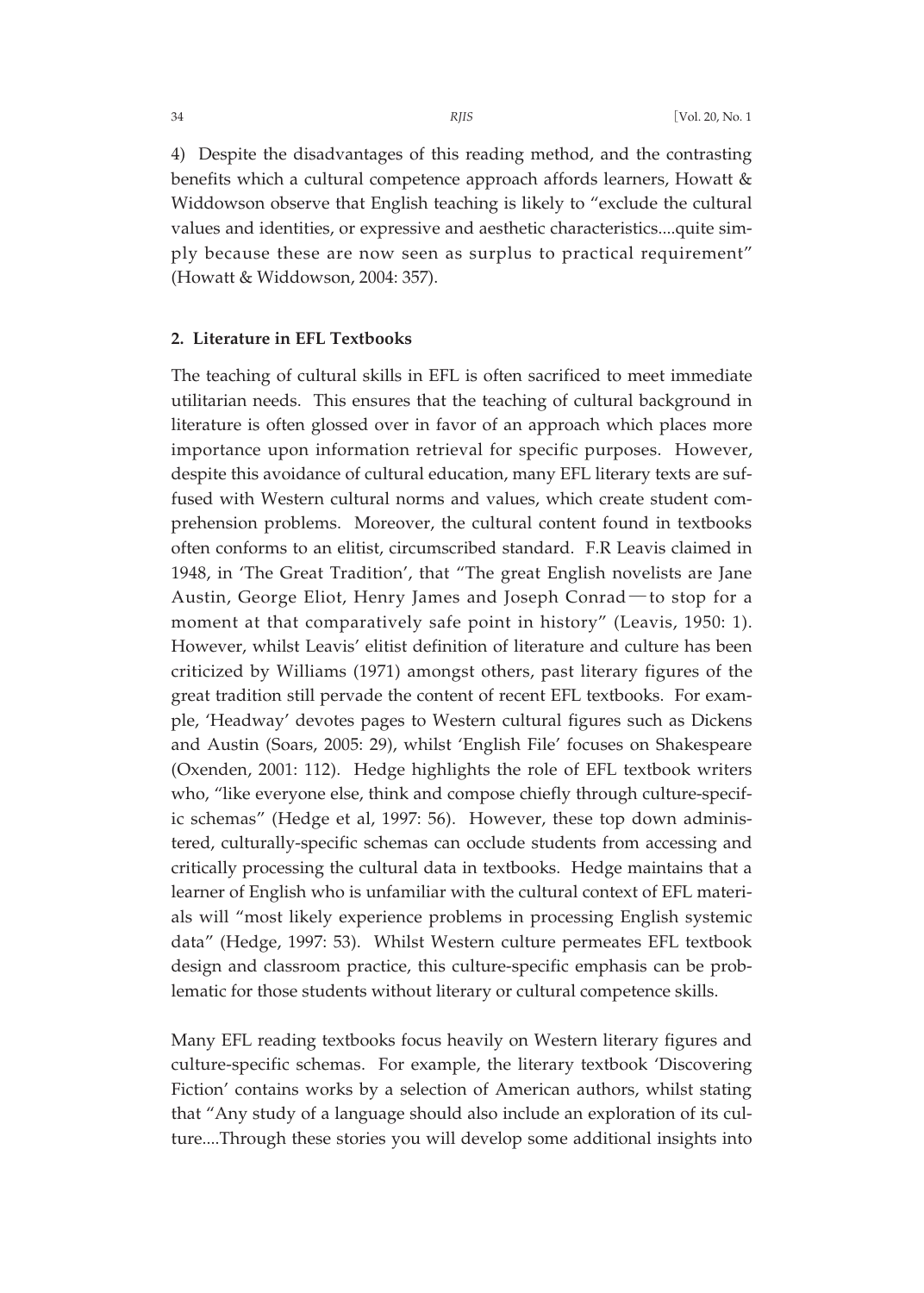American culture" (Kay & Gelshenen, 2001: 26). However, as Crystal observes, English is a global language, ensuring that "nobody owns it any more" (2004: 2). Therefore, a rigorous exploration of culture in relation to English should provide a much wider selection of literature to reflect its global status. Nevertheless, the textbook foreword maintains that its literary selection will broaden the horizons of reading students, stating that "Many students have read Mark Twain and Ernest Hemingway, but few have been exposed to Langston Hughes, Ray Bradbury, or Shirley Jackson" (Kay, 2001: 23). However, whilst less well known American authors are included in the textbook, the choice is nevertheless exclusively weighted in favor of American writers. Whilst Hughes and Jackson are included, there is no place for international writers such as Marquez, Mahfouz, Algria or Lao She. This mono-cultural approach to the teaching of literature in EFL is echoed in the observations of Said, who argued that, in their English class, "Young Arabs dutifully read Milton, Shakespeare, Wordsworth, Austen, and Dickens as they might have studied Sanskrit or medieval heraldry" (Said, 1993: 368). This example is perhaps symptomatic of the general lack of focus on global literature in many EFL textbooks. Said observes that, in specific relation to the Middle East, American attention to the Orient is striking in "its singular avoidance of literature." (Said, 1979: 291)

## **3. Ideology and the Western Literary Canon**

Eagleton, cited in Brumfit, argues that the Western literary canon "has to be recognized as a construct, fashioned by particular people for particular reasons at a certain time" (Brumfit, 2001: 87). This literary field can be defined as doxa, which is clarified as representing a stable, tradition-bound social order in which power is fully naturalized and unquestionable (Eagleton, 1991: 157). A growing recognition of this ideological process has ensured that the English literary canon has begun to suffer attacks on its credibility. Brumfit notes that these attacks focus on the canon's "dogmatism in advancing values based on taste or on moral commitment." (2001: 87) Furthermore, others argue that the values of English and its literary canon are the values of cultural colonialism, advanced by colonialist scholars and employed as the cultural arm of Empire. Said claims that in the West "there developed a fairly large body of Oriental-style European literature... Flaubert comes to mind immediately" (Said, 1979: 157). He continues by observing that writers "like Melville were interested in it; cynics like Mark Twain visited and wrote about it" (1979: 290). However, whilst Said argues that an investigation into a study of power should focus on the effects of cultural ideology in Western literature and scholarship, Irwin argues that it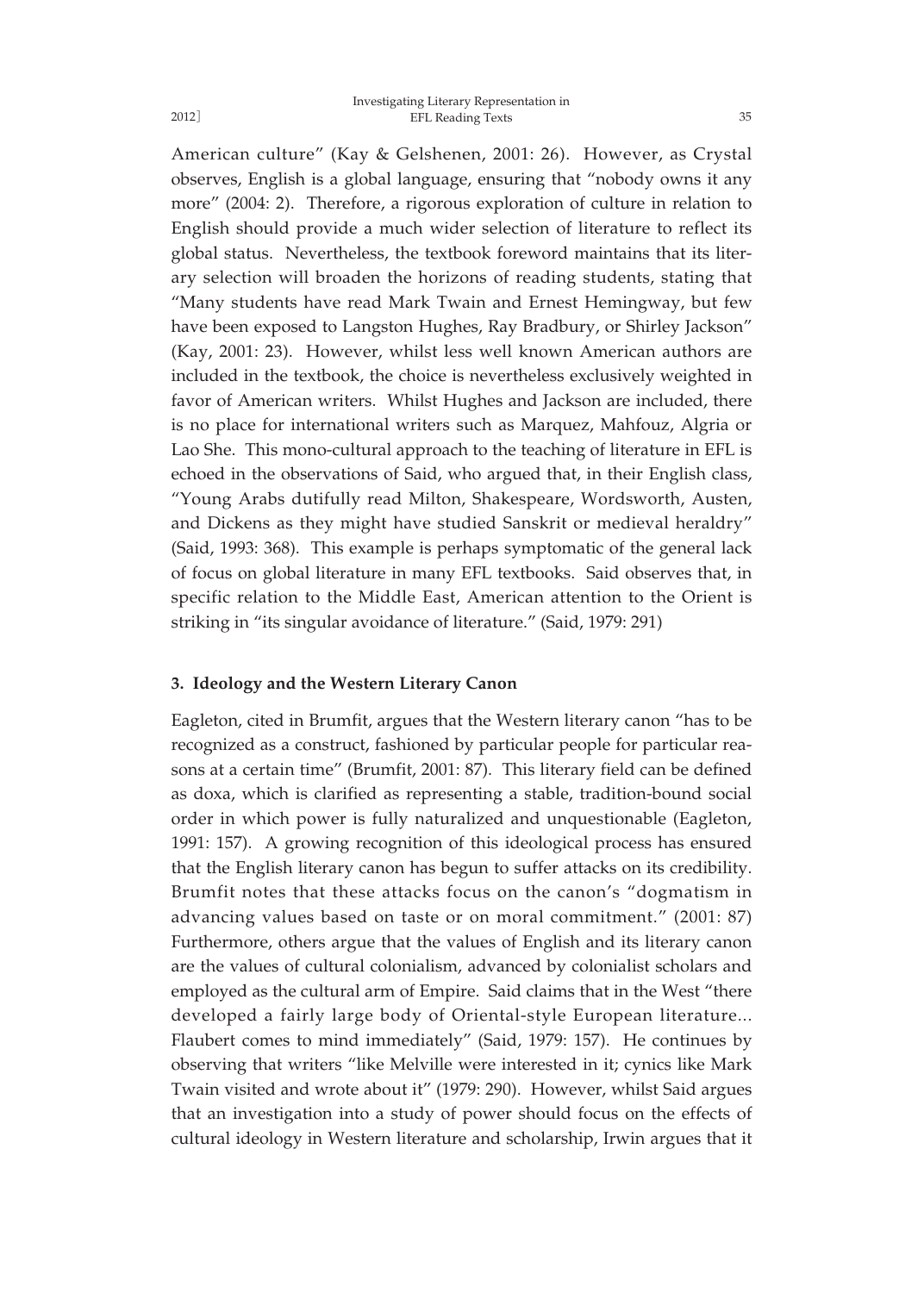is a great waste of time attacking writers and scholars of Arab and Islamic culture, instead maintaining that "the academic dog fight is a fantastic diversion from the real horrors of what is happening" (McLemee, 2006). Therefore, Irwin attacks academic emphasis on ideology, and instead advocates pursuing a more pragmatic, political analysis of power, arguing that "the Orientalism debate is an intellectual substitute for engaging with real, non-academic issues." (2006) Conversely, Eagleton, cited in Kamiya, derides Irwin's inability to comprehend the complex role of cultural ideology in a study of power, noting that "He gives the impression that he could recognize an ideological formation about as readily as he could identify Green Day's greatest hits" (Kamiya, 2006). Furthermore, Said's argument is supported by Phillipson (1992) and Pennycook (1998), who maintain that English culture and language is employed as a force of hegemony due to the ideology of colonialism that underpins it. Pennycook argues that "colonialism produced many of the ways of thinking and behaving that are still part of Western cultures" (Pennycook, 1998: 19). In addition, it is argued that much of English literature is also a product of colonialism. Said accuses the "European tradition of Oriental scholarship" (Said, 1979: 295) as serving an important cultural function in producing highly pervasive and implicit representations of non western countries and societies. This literary tradition of cultural representation produces and enforces the effect of natural legitimacy whilst being based on ideological characteristics which are highly unnatural. This naturalization of the ideological, or arbritary imposition, is argued by Bourdieu to legitimize itself through "collective misrecognition, which is the basis of belief in the value of an ideological discourse." (1991: 153) However, this collective misrecognition of ideological representation has even been accepted in countries that are represented, or misrepresented by this process. Said notes, in specific relation to the Middle East, that because of this legitimization "The modern Orient, in short, participates in its own Orientalising" (Said, 1979: 325).

This possible textual representation of cultures, and its subsequent misrecognition by readers, is especially concerning in an EFL context, as Asian and Middle Eastern English students are often required to read Western literary texts that may represent their cultures tendentiously. However, as previously observed, this problem is compounded in many cases by a classroom reading approach which excludes the teaching of cultural skills, and instead focuses on efferent readings. Sahin notes that "without being aware of the literary tradition where that work is created, we cannot fully analyze and understand it" (Sahin, 2002: 299). These concerns have led to some EFL professionals being afflicted by feelings of guilt, and, moreover, it is felt by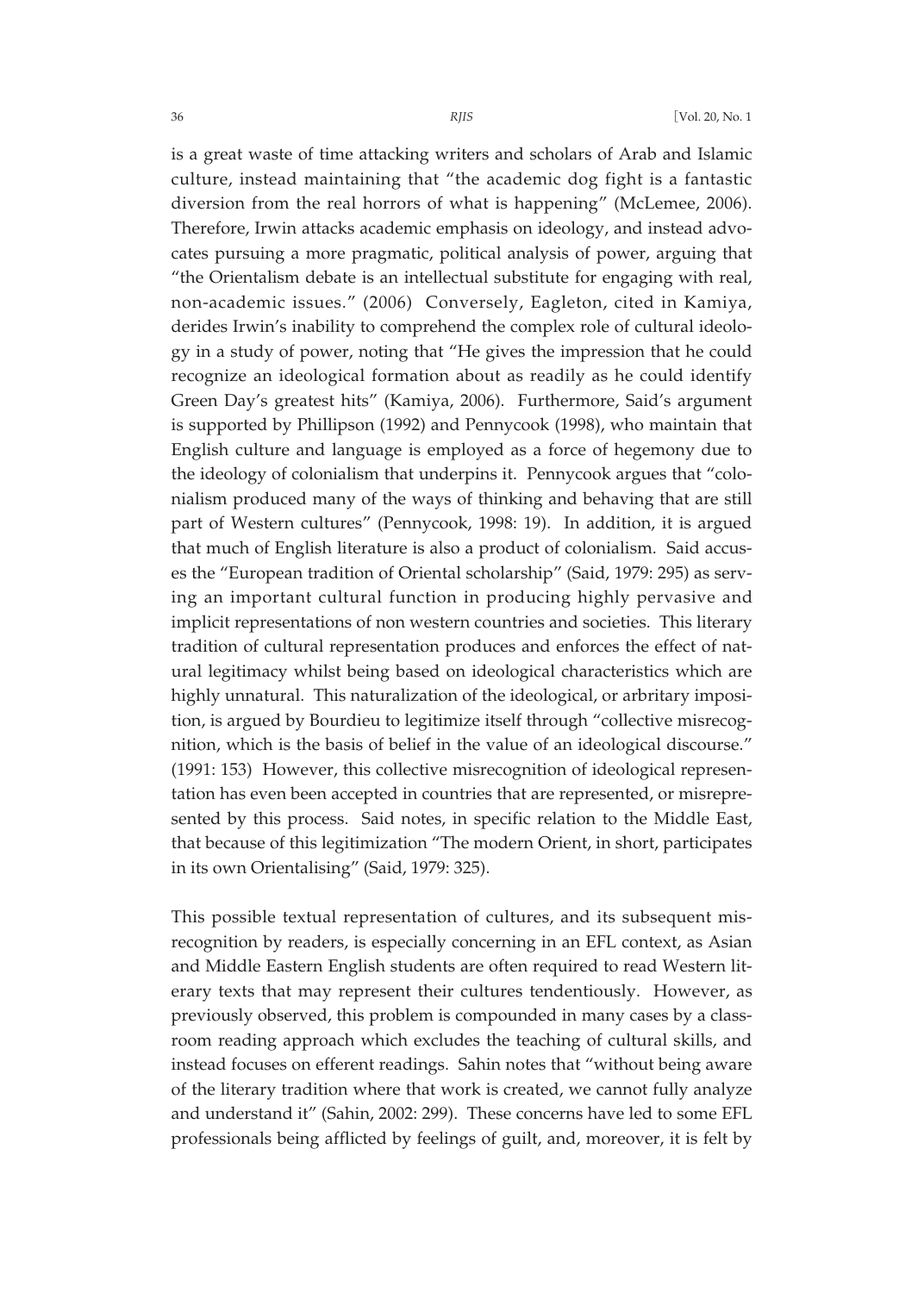some teachers of literature that by introducing Shakespeare, Dickens or Hughes into a reading class they are in some manner contributing to linguistic and cultural imperialism (Sell, 2005: 86). Therefore, to critically investigate the extent to which colonialist ideology permeates the kinds of literature found in typical EFL reading programs, and to further aid a discussion regarding the suitability of English literature in the reading classroom, this paper wishes to pursue an examination of literary representation, based on a selected reading of key western literary texts.

## **4. English Literature and Colonialism**

To critically evaluate the colonial ideology embedded in English literature, it is first necessary to proceed with an investigation into the historical origins of these underlying ideological discourses and literary representations. English literature is linked to the dominance of global English, and can be traced back to its historical enforcement by British military might, which, by the Treaty of Paris, in 1763, supported the greatest empire seen since the Romans (Bowle, 1977: 170). Bowle notes that one specific consequence of the British empire's rise to global dominance was that the English "language and culture have had an even wider influence on peoples far stranger to the British than the barbarians of North and Central Europe....had been to Rome" (Bowle, 1977: 14). Conversely, the previous Spanish empire in the Americas was based more on a policy of coercion and force than that of cultural influence. In his journal, Colombus described the native peoples he found as "peaceable, gentle" (Zinn, 1997: 480), remarking, however, that "with fifty men we could subjugate them all and make them do what we want" (1997: 480). Las Calas, a Dominican priest, describes the subsequent process of subjugation as "killing and destroying", whilst the Spaniards are described as "ravening beasts" whose ultimate aim is "to acquire gold" (1997: 481). However, whilst the Spanish dominated the continent, and made attempts to convert the natives to Catholicism, the idea to actively export Western culture and values to the Americas was instead developed by the British poet, historian, and explorer Sir Walter Raleigh.

Raleigh saw the Spanish empire in the Americas as something to be replaced by an English empire (Hill, 1972: 157). Graham describes the ambitious Raleigh as "empire intoxicated" (Graham, 1971: 19). However, whilst Raleigh viewed the natives he found in similar terms to Columbus, describing them to be a "harmless people" (Hill, 1972: 156) his good treatment of them was in contrast to that of the Spaniards. More significantly, his imperial policy envisaged "the export of English arts" (1972: 156). Therefore,

2012]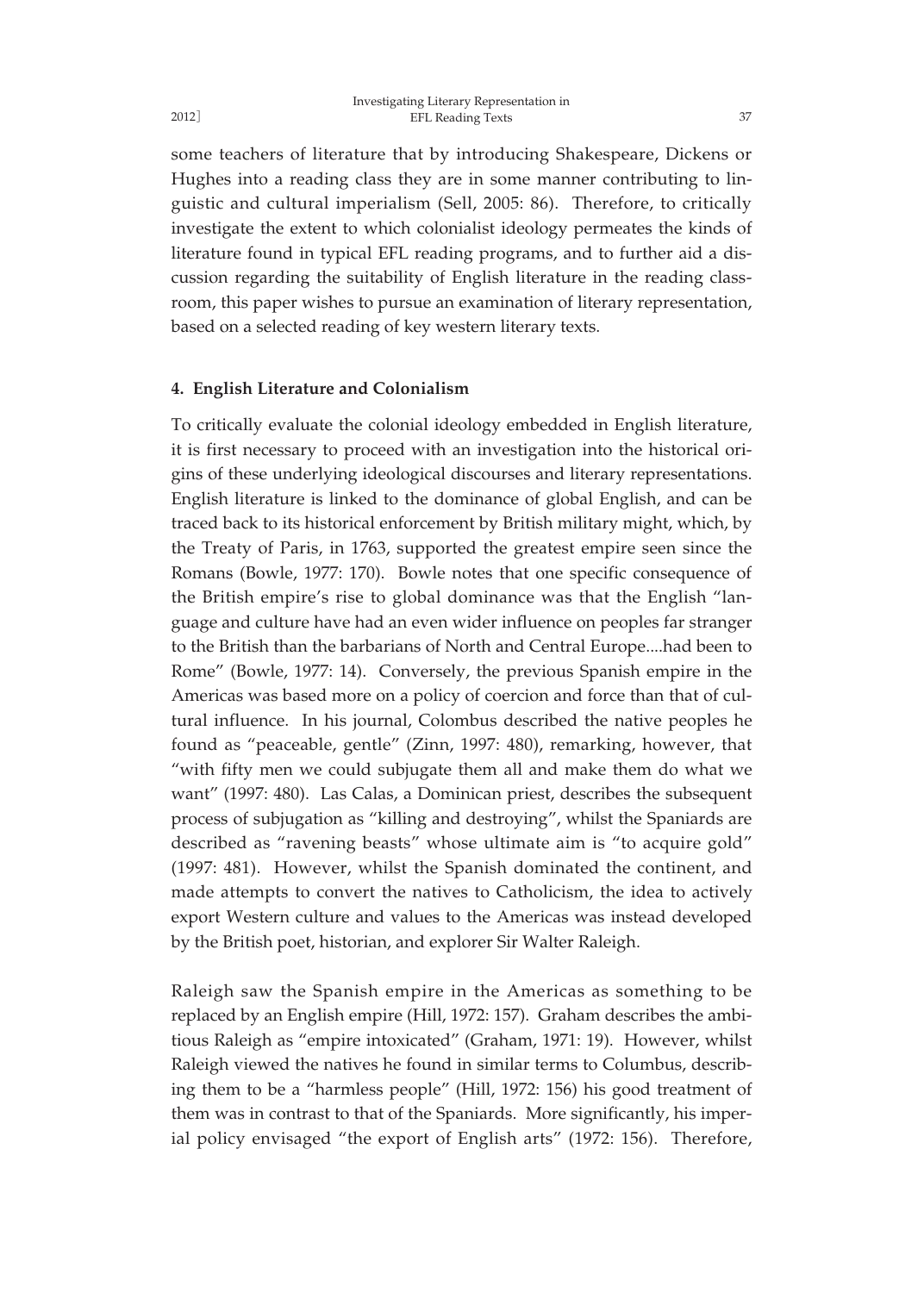whilst Raleigh's colony in Virginia failed to survive, Hill argues that Raleigh's imperial ideas, outlined in his literary text 'The Discovery of Guiana' denote him as an "important figure in the history of English culture" (1972: 219). In particular, this text set in motion a colonial mode of thought based on civilizing through culture, which was in turn enforced by a military presence. Raleigh's friend and fellow poet George Chapman heralded the coming of an English "golden world in this our iron age...a world of savages fall tame before them" (1972: 158). Similarly, this notion of colonialism and empire as an enlightening force is to be found in the literary texts of the first settlers in North America. For example, John Winthrop maintained that the New England colonists "must consider that we shall be as a city upon a hill". (Winthrop, 1980: 13) This quotation, which emphasized the enlightening properties of Christendom, is taken from Matthew 5.14-15, which describes a Christian city set upon a hill as "the light of the world" (1980: 13).

Whilst Winthrop envisaged his Christian 'city' as a force for enlightenment, the subsequent scientific Enlightenment gave the British Empire increased reasons for self vindication, as it further distinguished its 'golden world' from 'the world of savages'. Russell notes that due to the triumphs of science and conquest Western Europeans "felt themselves to be fine fellows" (1947: 560). However, the enlightenment process created in Western eyes an ideological demarcation between opposites, bestowing superiority on the West, and defining other parts of the world as decadent, weak, and feminine (Pennycook, 1998: 50). Many western literary texts emphasized this perception of non-Western peoples as exemplifying these decadent, weak or feminine qualities. For example, in 'Moby Dick', Melville describes the Polynesian Queequeg as possessing "an innate sense of delicacy....(being) essentially polite" (Melville, 1992: 30). Similarly, in London's 'The Sea Wolf', the Polynesian Kanaka is described as "breathing as placidly as a woman" (2000: 104) and being "almost feminine..there was a softness and dreaminess" (2000: 108). Moreover, Voltaire, in his 'Essay on The Manners and Spirits of Nations' describes the Indians and Chinese as meek, observing that "this very virtue, or meekness of theirs has been their ruin; for they have all been enslaved" (1977: 553). Those territories and peoples that were held to be unenlightened were therefore judged by the West to be in need of logical and enlightened guidance. Smith argues that the European powers held a deep rooted belief that "as the West had an Enlightenment, so must...the rest of humanity" (Smith, 1998: 4).

Much English Literature of the  $18<sup>th</sup>$  and  $19<sup>th</sup>$  century reflects this belief in the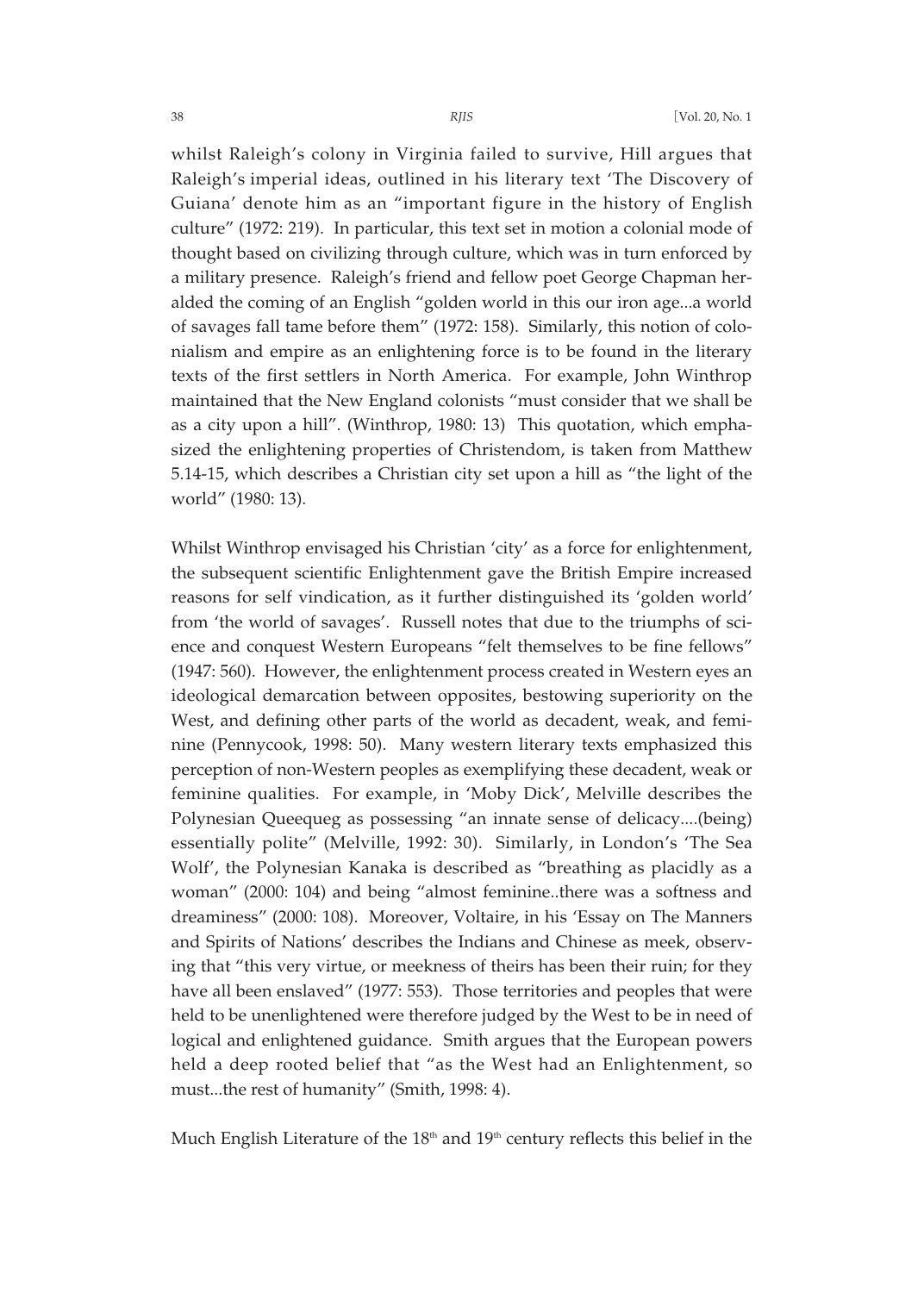necessity of civilizing the savage. Blake, in 'The Little Black Boy', wrote of the eponymous subject of his poem that "I am black, as if bereaved of light" (Blake, 1996: 56: l.23), whilst offering the possibility of salvation as his unenlightened child stated "but oh my soul is white (1994: 56: ll.22). Whitman questioned the disposition of uncivilized, primitive men, asking "The friendly and flowing savage, who is he? Is he waiting for civilization" (Whitman, 1980: 753: ls.978-9), whilst Dickens answered this question by insisting that "I call a savage something highly desirable to be civilized off the face of the earth" (Dickens, 1853: 1). Furedi argues that Western culture represented "Imperialism and the global expansion of the Western powers.....in unambiguously positive terms as a major contributor to human civilisation" (Pilger, 1999: 38). This western civilised culture was unambiguously associated with a white man's presence. (Said: 1993: 374) Hume, cited in Kbiri, argued that "There never was any civilized nation of any other complexion than white" (2008: 7). However, this sense of superiority was, and still is, also countered in Western culture and literature. Zarnet argues that it was, and is, opposed by "powerful intellectual cross-currents that made self criticism a frequent and potent force" (Zarnett, 2007: 54). This self criticism, which included "the intellectual tradition of guilt" (2007: 54) is examined by Warraq, who highlights the significance of Voltaire's contrasting opinions regarding Muhammed. Whilst Voltaire had attacked Muhammed in his play 'Mahomet', he later retracted his views and confessed that he had made the prophet out to be "more evil than he was" (Warraq, 2007: 36). Moreover, Voltaire notes, in 'The Manner and Spirits of Nations' that "The Turks are more civilized" (Voltaire, 1977: 552) whilst also observing that the Indians and Chinese are "much better members of society than ourselves" (1977: 553).

## **5. Literary Representations of 'The Orient'**

Western literature has served an important function in reacting to and producing many positive and negative ways of thinking about and representing the Orient. However, due to the West's extensive production of cultural and literary representations of the East, this relationship between West and East has been an unequal one. Said, argues that a "powerful difference posited by the Orientalist as against the oriental is that the former writes about, whereas the latter is written about" (Said, 1979: 308). One of the most significant literary texts in this tradition was Marco Polo's account of the court of Kublai Khan. Graham notes that "this volume of travel, describing golden cities and strange customs, possibly had more influence on world history than any other book except for the bible." (1971: 11) The

2012]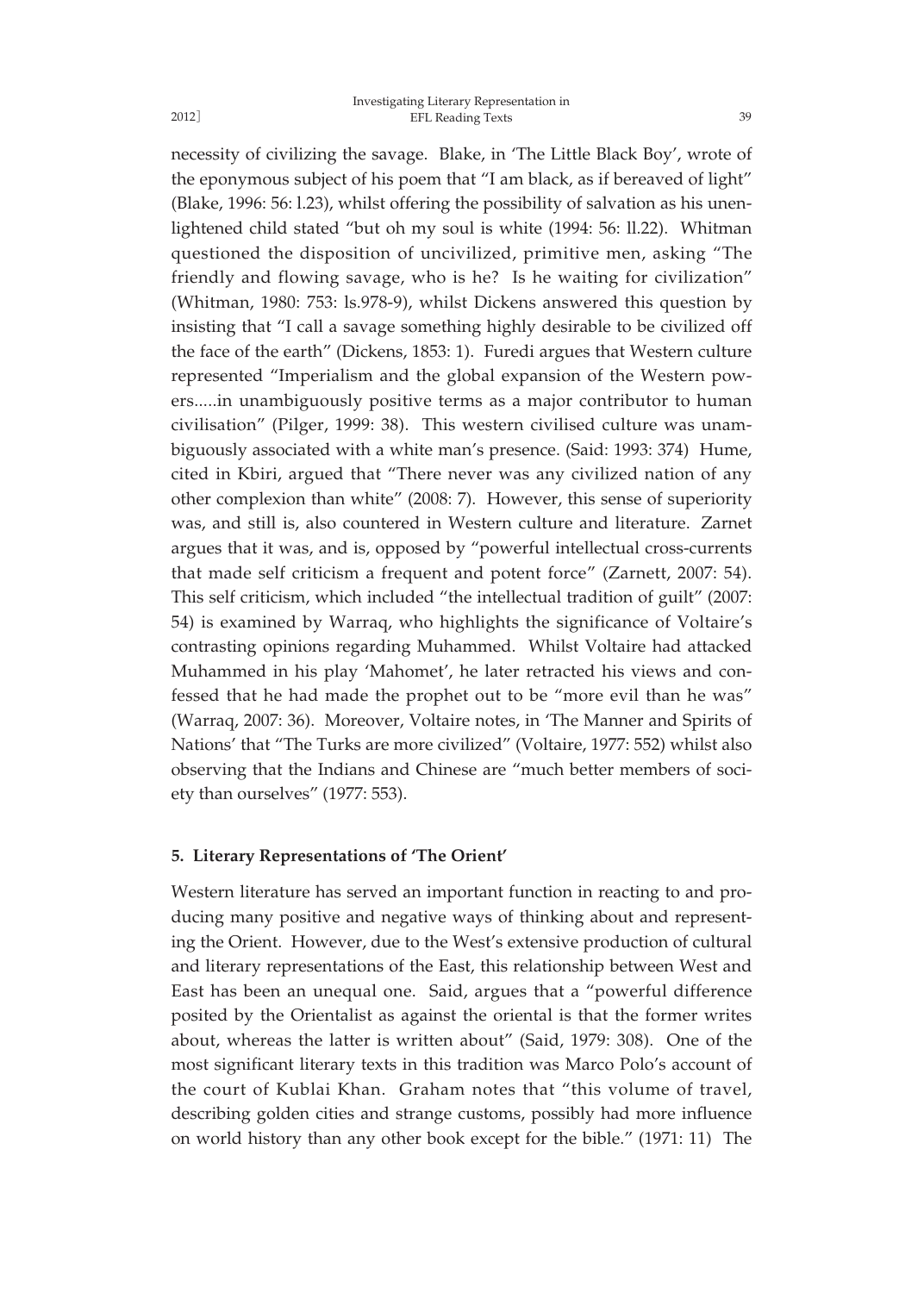translation of the Arabian Nights into English in 1811 would further stimulate a fascination with the exotic lands of the Orient, and seize Western popular imagination. (Kidwal, 2006: 1) However, Kidwal notes that the text version of the original Arabic Alf Layla wa Layla enjoys the distinction of enjoying more popularity in Europe than at home, being thought of as possessing vulgar and depraved sensuality by Middle Eastern scholars (Kidwal, 2006: 1). Nevertheless, in Western literature, the text proved to be immensely influential in terms of reinforcing stereotypes about the Middle East. Dickens illustrates its influence in a scene from 'A Christmas Carol' where Scrooge is shown images from his childhood by the Ghost of Christmas Past, and exclaims "Why its Ali Baba...Its dear old honest Ali Baba" (Dickens, 1988: 31). In 'Innocents Abroad', Twain, cited in Kbiri, describes a trip to the bazaar as that which "casts you back again at once to your forgotten boyhood, and again you dream the wonders of the Arabian Nights" (Kbiri, 2008: 11). More specifically, in relation to romantic literature and painting, popular depictions of the mysterious, exotic and inscrutable wonders of the Orient attained a vogue of considerable intensity. (Said, 1979: 118) In Wordsworth's 'The Prelude', the poetic dreamer finds himself in an "Arabian waste" (Wordsworth, 1996: 337: ll.71) where he meets "an Arab of the Bedouin tribes" (337: ll.78) who bears books of wisdom "to lead him through the desert" (338: ll.83). In Coleridge's 'Xanadu' the poet mystically imagines the "pleasure dome" (Wu, 1996: 514: ll.2) of Kubla Khan, and its "caverns measureless to man" (514: ll.4), set in "a savage place" (514: ll.14), and finally dreams of "an Abyssinian maid" (515: ll.38) who "on her dulcimer she played" (515: ll.39). Russell notes that "Coleridge's Kubla Khan is hardly the historical monarch of Marco Polo", and observes that "the geography of the romantics is interesting......the places in which it is interested are remote, Asiatic" (1947: 704). Romantic poetry celebrated the decayed debris of the East as mystical and gothic. Shelley's 'Ozymandias' was devoted to the shattered, ruined statue of Ramesses the Great, set in the ruins of "an antique land" (Wu, 1996: 860: ll.1), whilst "the decay of that colossal wreck" (860: lls.12-13) was used as a metaphor for human decadence set against the impersonal, destructive powers of nature and history. However, other European writers saw this decay as an example of indolent barbarism. Voltaire criticized the Turks for allowing "the most noble and beautiful monuments of antiquity to fall to decay, and reign only over a pile of ruins" (Voltaire, 1977: 52).

Whilst the East was both celebrated and criticized in Western literature for its perceived decadence, the scientific advances made during the enlightenment gave the West "reasons for self satisfaction" (Russell, 1947: 560).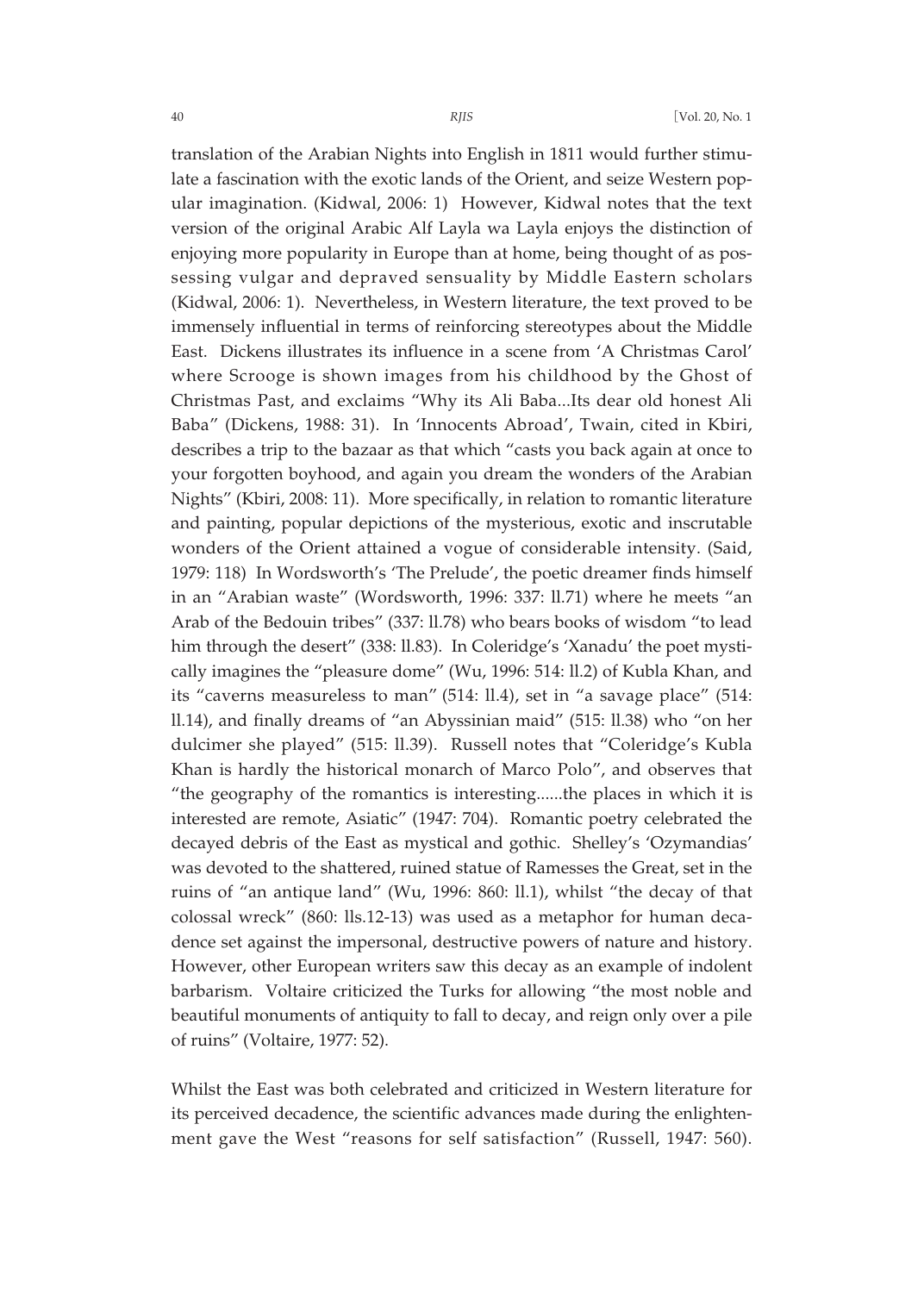#### Investigating Literary Representation in EFL Reading Texts 41

Clarke defined civilisation as "perfection―reason, justice, physical beauty, all of them in equilibrium" and argued that "Western Europe inherited such an ideal." (Clarke, 1969: 3) However, Eastern culture was represented in Western literature as displaying exotic, but irrational, savage qualities, which were deemed irreconcilable with the enlightened, scientific values of the West. Western literary figures represented this in their prose. Voltaire asserted that the West and the Orient "differ in every respect, in religion, policy, government, manners, food, clothing, and even in our manner of writing, expressing and thinking." (Voltaire, 1977: 553) De Quincy remarked that "a more striking picture there could not be imagined, than the beautiful English face...contrasted with... the ferocious-looking Malay" (De Quincy, 1996: 677). The East was therefore depicted in mystical and inscrutable terms, and Smith argues that this depiction emphasizes qualities such as "exotic rather than ordinary, inscrutable, rather than comprehensible" (Smith, 1998: 3). In 'Burmese Days', Orwell described 'Orientals' and their quarrels as "impervious to the European mind" (Orwell, 1967: 44), whilst Camus, in 'The Outsider' describes a group of Arabs as "looking at us in silence, but in their own special way" (1982: 50). However, Gide celebrated what he perceived to be the mystical, exotic nature of Tunisian Arabs, maintaining that "the Arabs...live their art, sing it, dissipate it from day to day; it is not fixed, not embalmed in any work." (1960: 148) Gide maintained that what he perceived as Arab fluidity of expression was due to the absence of structure and order, and argued that this was "the cause and effect of the absence of great artists." (1960: 148) Therefore, whilst it was represented as mysterious and exotic, the East was also depicted as lacking in logic, order and structure. Orwell remarked of the Burmese that "you could forgive the Europeans......Living and working amongst the Orientals would try the temper of a saint". (Orwell, 1967: 33) Furthermore, De Quincy wrote of Asians that:

*I have often thought that if I were compelled to forego and live in China and among Chinese manner and modes of life and scenery, I should go mad. The causes of my horror lie deep, and some of them must be common to others. Southern Asia, in general, is the seat of awful images and associations* (De Quincy, 1996: 680).

Similarly, Hearn interpreted Japan as exhibiting "underlying strangeness.....psychological strangeness". (Smith, 1997: 1) However, this interpretation of Japan was critically dissected by Oscar Wilde, who noted that "In fact the whole of Japan is a pure invention...There is no such country, there are no such people" (Smith, 1998: 3). In 1869, when Japan opened its doors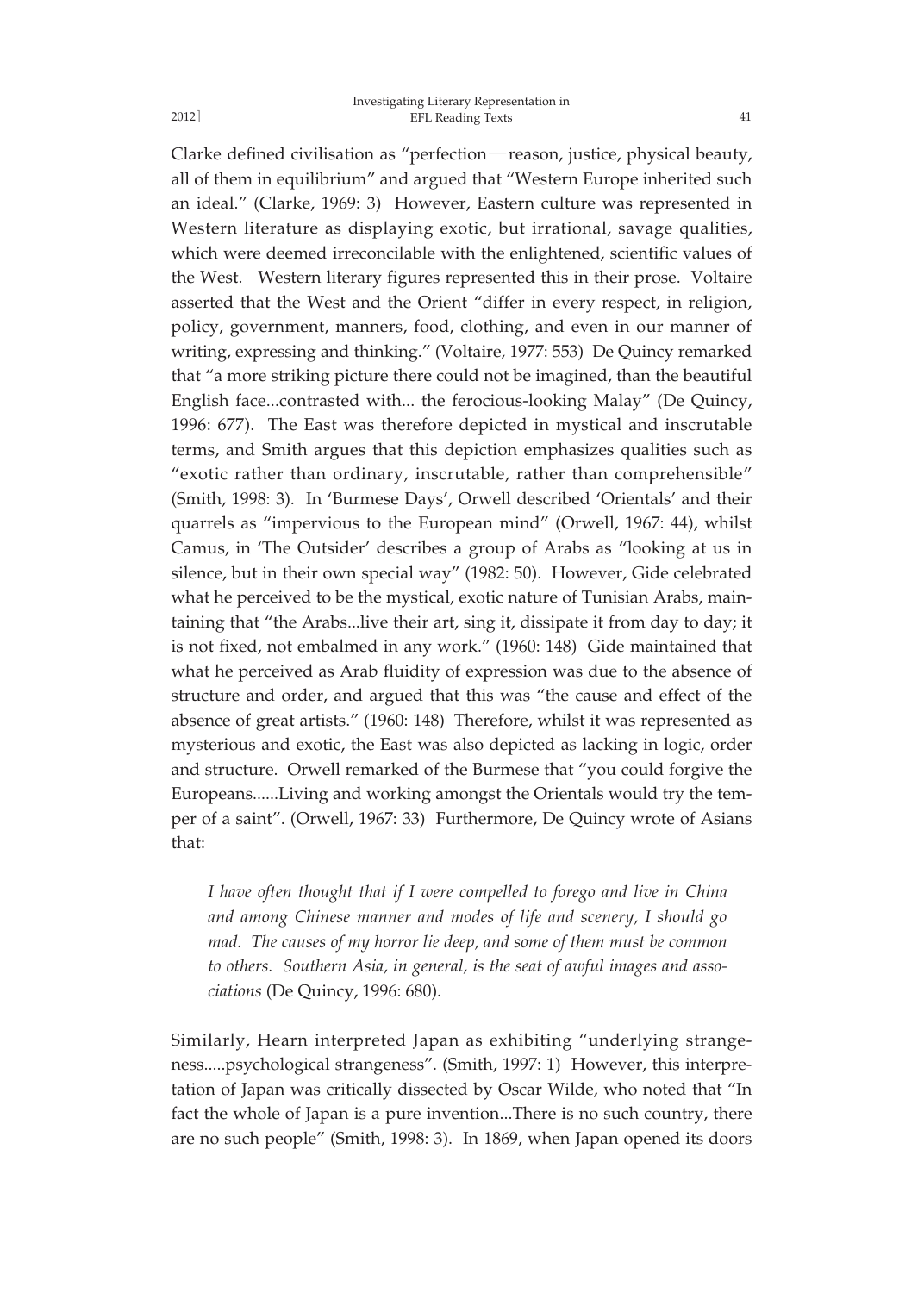to international trade, its culture became 'en vogue' across Europe, leading to the fashion of 'Japonisme'. However, whilst luminaries such as Degas, Manet, Whistler and Pissaro were in thrall to Japanese imagery, Wilde instead made the important distinction between the "extremely commonplace" (1998: 3) Japan and its exotic and mysterious representation in Western culture and literature.

## **6. Literary Representations of the 'Civilised' and the 'Unknown World'**

Western literary representation also extended towards those parts of the world deemed dangerous, savage and uncivilised by the West. These ideas had their modern genesis in the period ranging from 1422 to 1522, regarded in European history as the great age of discovery. During this period of exploration, Portuguese sailors such as Henry the Navigator looked on the unknown Atlantic Ocean as 'the sea of darkness' (Castlereagh, 1971: 43). The 'dark' interior of Africa was perceived by the later 19<sup>th</sup> century Europeans in much the same way (Pakenham, 1991: 23). However, this perception regarding unmapped parts of the world as dark, mysterious and incomprehensible has lingered in the Western imagination through its literature. Indeed, many Western literary texts, ranging from prose to poetry, have helped reinforce this colonist notion. Kipling in the 'Ballad of East and West' saw East and West as irreconcilable, writing "never the twain shall meet" (Partington, 1998: 3), whilst Hardy, in 'The Convergence of the Twain' employed oppositional metaphors, such as "stature" and "shadowy silent" (Hardy, 1994: 288/9) to contrast the known and unknown worlds. Furthermore, the imperial undertones of Conrad's 'Heart of Darkness' (1995) resemble the colonialist attitudes of the first European explorers, as the interior of the African continent is designated as a centre of darkness and savagery. Said argues that "when Marlowe acknowledges that he always felt a passion to fill in the great blank spaces on the map" (Said, 1993: 201) this constitutes "the overwhelming reality; a constitutive reality in the culture of imperialism" (201). Therefore, Marlowe's narration presupposes that there is an unknown savage territory waiting to be mapped out and discovered. However, Eagleton argues that Conrad's text is ambivalent, rather than imperialist, noting that in the novel "Westerners are just as much savage brutes as the Africans". (Eagelton, 2005: 262) Furthermore, Eagleton notes a similar ambiguity in Forster's 'A Passage to India', which describes India as an impossible sprawling chaos whilst satirizing the West's petty-minded schemes for subduing it as ridiculous (2005: 262). This ambiguity leads him to question "is this pro-or anti imperialist?" (262) Therefore, whilst many Western literary texts have represented unfamiliar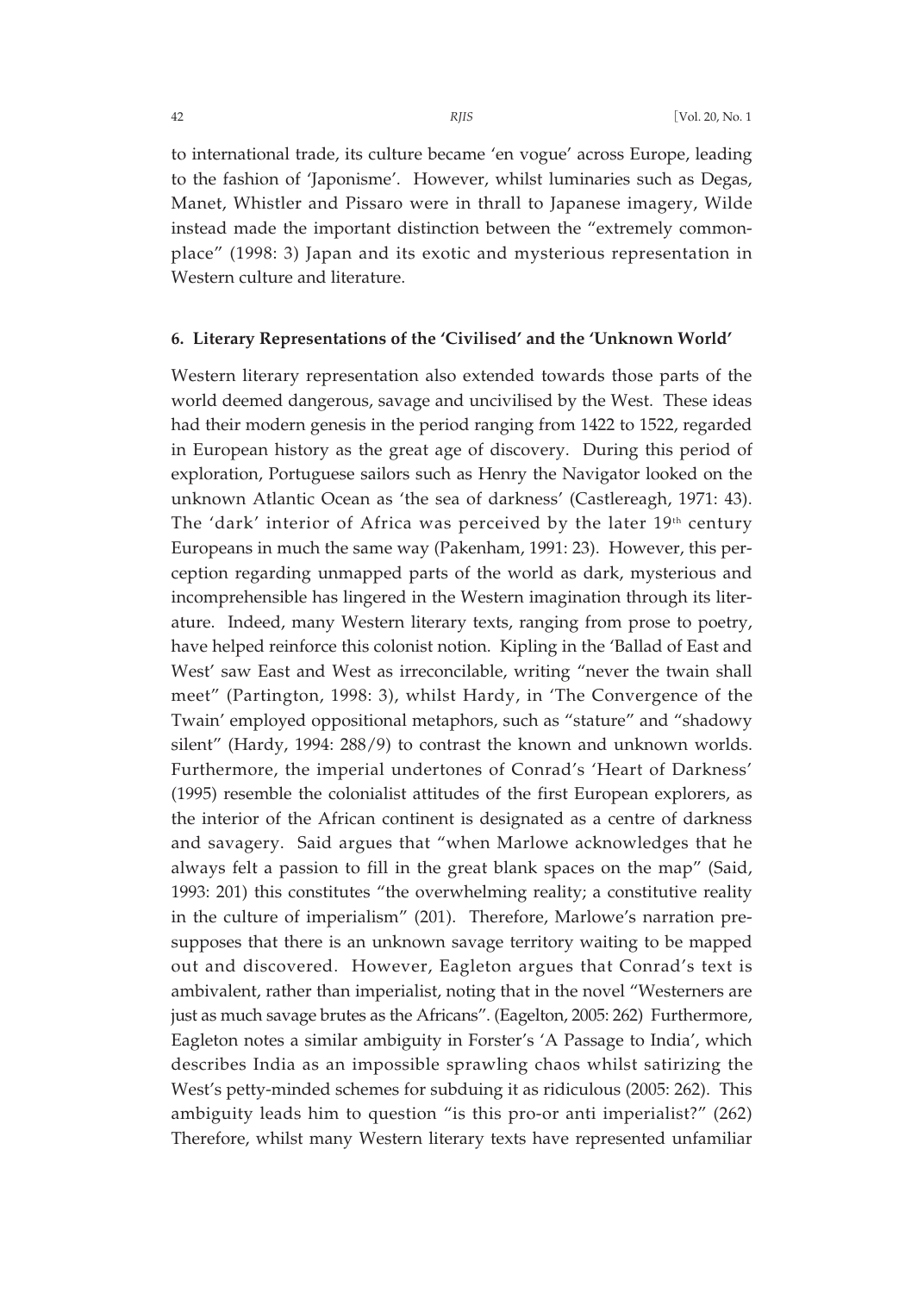parts of the world as dark, savage, and chaotic, some have also self effacingly satirized the West's attempts at colonialism.

Recent scholars are therefore skeptical regarding the influence that these texts have had on the West's attitudes towards other parts of the world, whilst some contend that Western Imperialists were not influenced by oriental scholars or colonialist literature. Irwin instead claims that "they read rattling good yarns about soldiers of fortune, tiger hunting, pig-sticking or polo playing―unless they were seriously cultured" (McLemee, 2006). However, those parts of the world unknown to the West have also been depicted in the literature of 'rattling good yarns' as a playground in which Western 'soldiers of fortune' and explorers could experience adventures and excitement. Webb affirms, in 'The Great Frontier', that it was the aim of the adventurous metropolitan in "getting to some distant place...so that he could come back to the metropolis to tell his tale and reap the acclaim" (Webb, 1951: 359). Western literary figures reflected this sense of the writer as explorer in their texts. Twain, cited in Kbiri, describes the Middle East in exotic terms, writing that "To see a camel train laden with the spices of Arabia and the rare fabrics of Persia come marching through the narrow alleys of the bazaar...is a genuine revelation of the Orient. The picture lacks nothing." (Kbiri, 2008: 11) Kerouac, in 'Desolation Angels', documents his arrival by ship at the port of Tangiers by fantasizing about the mysterious East, and imagining himself as an adventurer. He writes of Tangiers that:

*Here where the patch-eyed international gem smugglers sneaked up with blue .45's to steal the Tangier harem...the city turns on magical little lights, the hill of Casbah hums, I wanta be out there in those narrow Medina alleys* (Kerouac, 1995: 344).

Similarly, recent travel guides have emphasized the exotic and mysterious nature of the colonial 'other'. For example, Footprint Guides describes Morocco in similar terms to Kerouac, describing how its "arid wastes and kasbahs star in films, its cities can be secretive, seething, contrasted: austere Fes and Rick's Casablanca, maverick Tanger and Goytisolo's Marrakech". (Footprint Guides, 2011) Moreover, the online guide describes Morocco as "the land where Delacroix and Matisse discovered colour" (2011), denoting it as a stage, or blank canvas, on which Westerners discovered, created and civilized. Recent popular literature, such as Alex Garland's 'The Beach' (Garland, 1998), conveys the promise of adventure that draws backpackers and travelers to the poorer parts of the word on 'gap' year travels. The book has itself been cited on travel websites, such as travelersdigest.com, as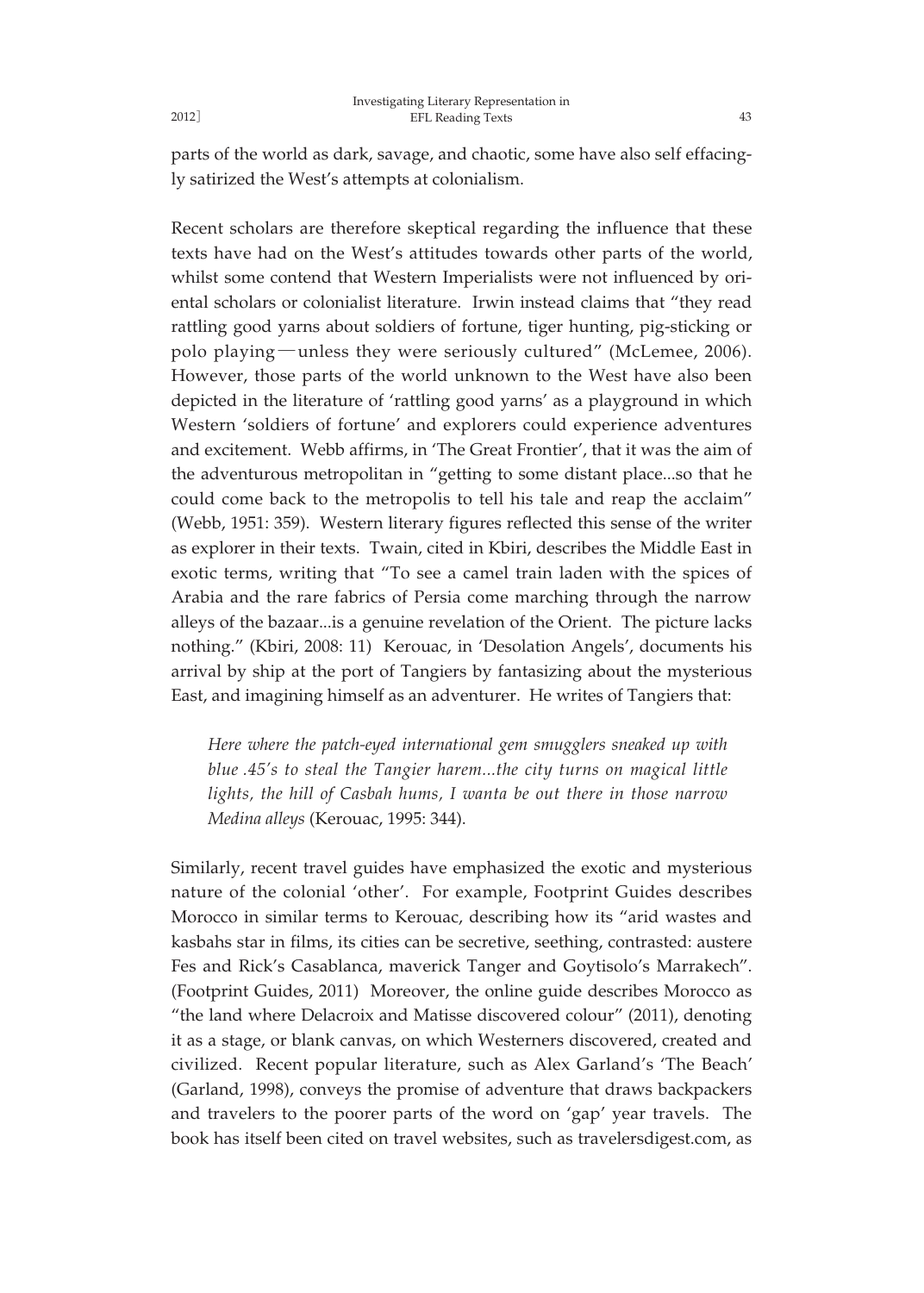a form of advertisement, where readers are invited to "explore the inner reaches of this stunning marine destination" that "inspired Alex Garland to pen his famous book, 'The Beach'"(travelersdigest.com: 2011). Furthermore, this genre of travel literature has influenced cinematic depictions of different parts of the world. Croteau and Hoynes observe the Hollywood tradition of establishing rigid lines between 'us' and 'them'. They maintain that in Western movies "civilized people triumph over the primitive, (Indiana Jones and the Temple of Doom)...One version of this genre places the hero in faraway, exotic lands" (Croteau & Hoynes, 2003: 174). However, a critical approach of Western culture which seeks to holistically examine multiple ideological configurations, has, in turn, been attacked for being too simplistic. Zarnett argues that this ideological framework gives equal weight to "the writings of ignorant travelers, amateur journalists and learned scholars. It advances the view that Western attitudes...form a unified discourse with immutable values" (Zarnett, 2007: 50).

## **7. Literary Representations of EFL Learners**

Whilst some critics argue that English literary texts and culture are complex and ambivalent in their depictions of other cultures, a reading of English literature finds learners of English as a foreign language being represented in less ambiguous terms. Coleridge noted the hegemonic quality of language and culture, which "at once contains the trophies of its past and the weapons of its future conquests" (Said, 1979: 136) and Orwell related this hegemonic quality specifically to English when he argued that "In this war we have one weapon which our enemies cannot use against us, and that is the English language" (Orwell 1970: 250). English was championed as a lingua franca by Orwell because of its perceived grammatical and logical simplicity, whereas other languages were seen as opaque and complex. For example, he maintained that "a completely illiterate Indian will pick up English far faster than a British soldier will pick up Hindustani" (Orwell, 1948: 33). He observed that there are many Indians who "speak English as nearly as possible perfectly; yet the number of Englishmen speaking any Indian language perfectly would not amount to a few scores" (1948: 33). However, the reasons for the supremacy of English in India were more likely militaristic than linguistic, and Weinreich, cited in Swann observed that "Language is a dialect which has an army and a navy." (Swann, 2005: 63) Therefore, due to the high status enjoyed by English, which was underwritten by the military power of the British Empire (Boyle, 1977), there was a more pressing economic need for 'illiterate Indians' to learn English than there was for British soldiers to learn Hindustani.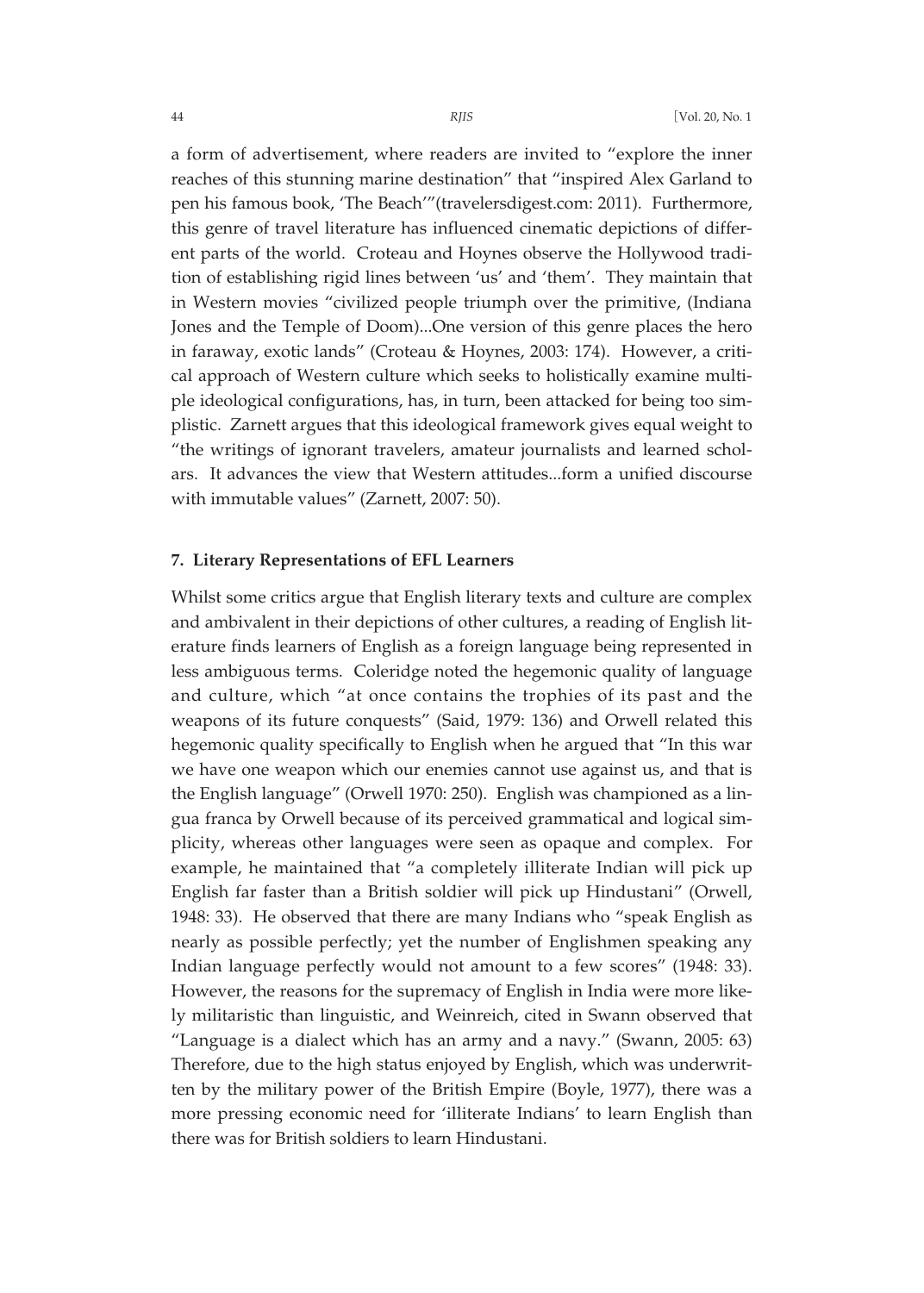2012]

Nevertheless, this ethnocentric conception of English is discovered in a number of English literary texts. In Defoe's 'Robinson Crusoe', the scenes where Crusoe teaches Friday English display a Western superior attitude towards English (Defoe, 2007: 269-74). Crusoe does not consider learning Friday's language, because he considerers English to represent a superior discourse. Therefore, Crusoe quickly sets about the process of civilizing Friday by teaching him English. Moreover, Friday's progression in the language largely serves as a barometer for Crusoe's judgments of his capabilities. Pennycook claims that Friday is subordinated whilst his identity is constructed, arguing "Not only does Friday not get to speak in his own language, but he has been given very particular, colonizing English words to express his cultural background" (Pennycook, 1998: 15). Furthermore, in Conrad's 'Heart of Darkness', Marlowe judges the Congo natives by the standards of his own language, and deems them to be subordinate because they do not use English. As the natives cannot speak his tongue, Marlow refers to their chanting as an "immense jabber, silly, atrocious, sordid, savage, or simply mean, without any kind of sense" (Conrad, 1995: 80). Conversely, Conrad's narrator describes "the inestimable privilege of listening to the gifted Kurtz" (80), which was possible because "he could speak English to me" (82). Because Marlowe cannot understand the language of the Congo natives he refuses to acknowledge it as the equal of his own. Therefore, he doesn't afford it the status of a proper language, claiming that he holds "a dim suspicion of there being a meaning in it which you―you so remote from the night of first ages―could comprehend" (63). Conversely, this superior literary attitude towards non native speakers of English was satirized by Dickens in 'Little Dorritt'. When the characters in Bleeding Hart Yard begin teaching Mr. Baptist English they teach him "such as were addressed by the savages to Captain Cook, or by Friday to Robinson Crusoe" (Dickens, 1998: 297). Dickens shows how the sensitive and intelligent Baptist is patronized due to his lack of English, whilst the rather middling denizens of the Yard begin "treating him like a baby and laughing immoderately at his lively gestures and his childish English" (297). Moreover, other critics, such as Pennycook (1992) and Phillipson (1998), have criticized this Western practice of judging other cultures by the polarized linguistic standards of their own. Phillipson argues that "There is a sense in which we are inescapably committed to the ethnocentricity of our own worldview" (Phillipson, 1992: 47).

However, contemporaneously, this ethnocentric representation of speakers of English as a foreign language can now be located in modern Western cin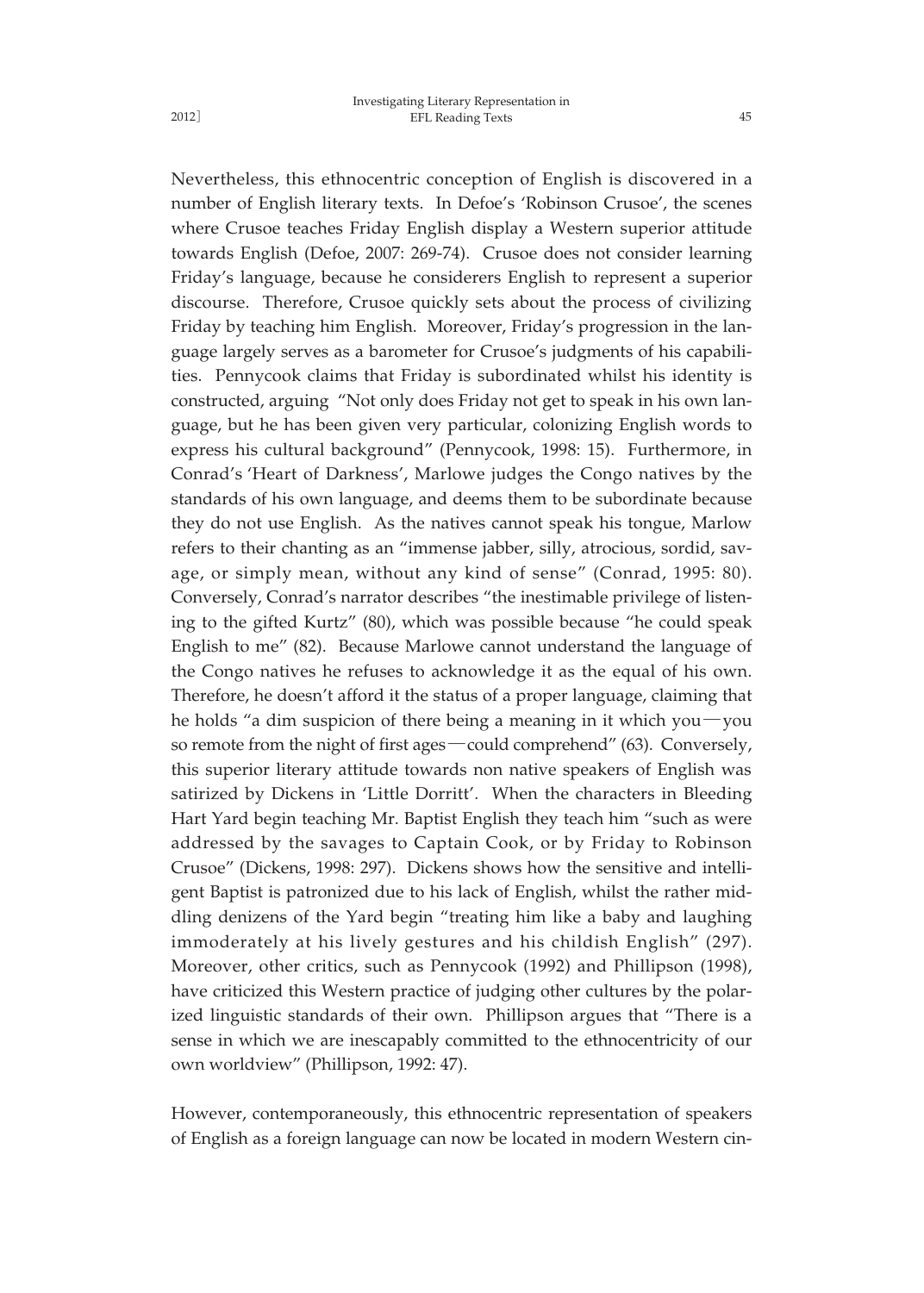ema culture. For example, the recent movies 'The Pink Panther' (2006), and 'Borat' (2006) have mocked the accent and grammar of non native speaker's English. The 'Borat' film 'Cultural Learnings of America for Make Benefit Glorious Nation of Kazakhstan' (2006) deliberately employs grammatically incorrect English in its title for comic effect (The New York Times, 2005). Moreover, the English actor Sacha Baron Cohen gives his Kazakhstani character a poor command of spoken English, which imbues him with an awkward, clownish persona. More significantly, the film's protagonist is delineated by Western culture as coming from "a loutish... coarse" state (2005). Ashikbayev, the Kazakhstan Foreign Ministry spokesman, explained that his concern with the film related to the fact that many of Cohen's viewers are children, arguing that "Cohen comes up with these ridiculous jokes that some people may take for truth." (2005) Literary and cultural representations of self and other, now twinned with the economic power of Hollywood, have tremendous reach and influence. In the modern era, the mass media is central in this ideological struggle to legitimize western culture and parody the culture and language of non-western countries. Hall claims that this is because the media does not merely reflect the world, but instead 're-presents' it. He argues that "representation is a very different notion from that of reflection. It implies the active work of selecting and presenting, of structuring and shaping....making things mean" (Hall, 1982: 64). Therefore, instead of reproducing the 'reality' of the world, Western culture instead attempts to define its notion of reality. Whilst the Kazakhstani nation is globally represented (or misrepresented) by the Borat movie, it has less global reach and economic scope to represent itself back. However, this modern representation of other countries is linked to the powerful tradition of scholarly and literary representation of the East (Said, 1979). Said contests that due to this process of literary representation "a wide variety of hybrid representations now roam the culture. Japan, Indochina, China, India, Pakistan: their representations have had, and continue to have, wide repercussions." (1979: 285)

## **8. The Effects of Literary Representation**

A reading of various examples from English and Western literary prose and poetry has revealed, as Said maintains, 'a wide variety of hybrid representations', but, moreover, representations with varying degrees of complexity and ambiguity. Moreover, it is also important to acknowledge that Western representation is not a completely arbitrary construct, but can also present and acknowledge the obvious in foreign cultures. Irwin, cited in Kamiya argues that "different regions of the world do share certain cultural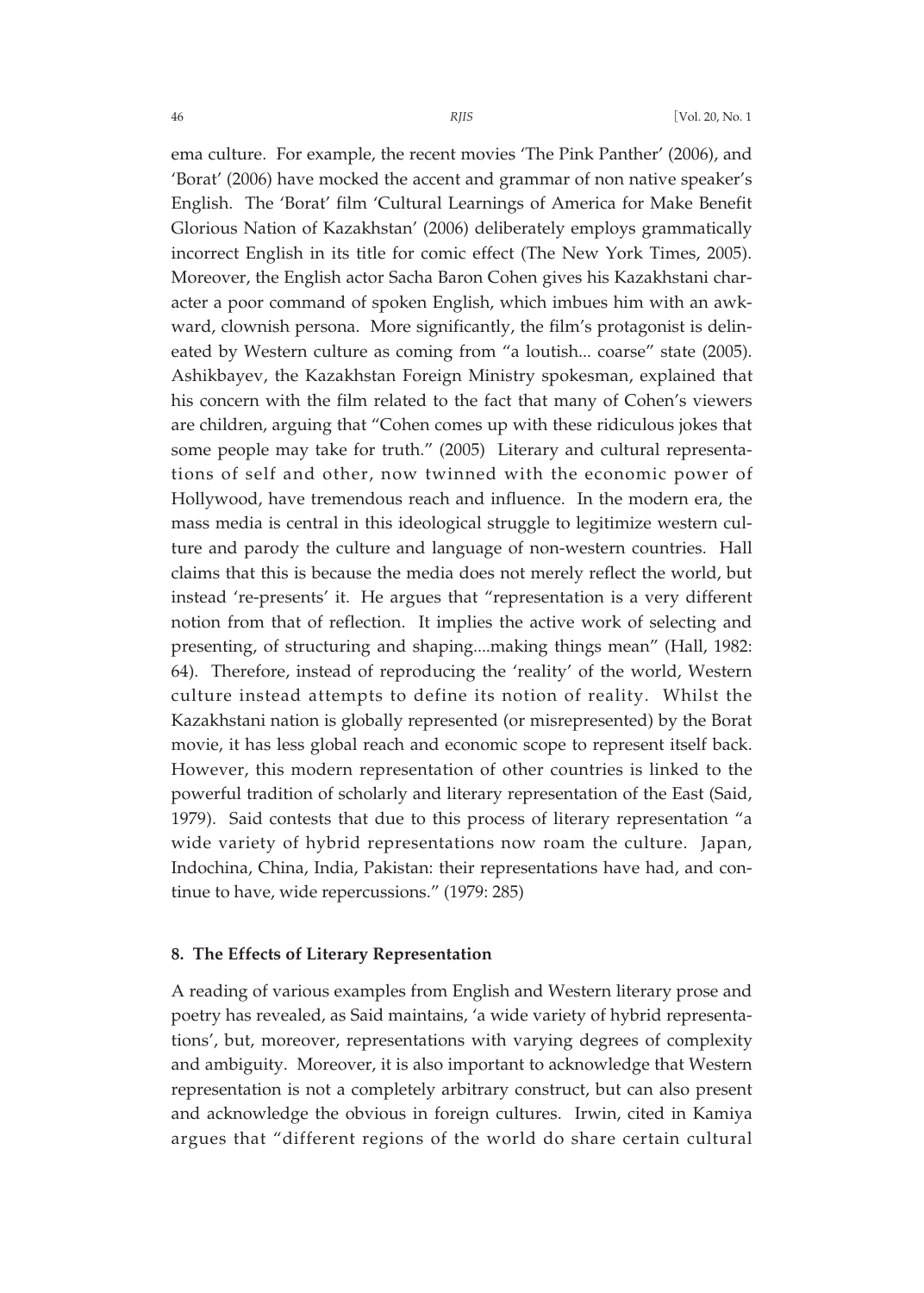#### Investigating Literary Representation in EFL Reading Texts 47

traits...this is not to 'essentialize' those societies or reduce them to religious caricatures". (Kamiya, 2006) However, whilst there may be some underlying cultural truths inherent within Western representations of other cultures, an important fact remains that Western culture has more scope and power to represent other societies than other societies have to represent it. This depiction, or representation, of other societies in Western culture and literature arguably creates a stereotypical self-image in the minds of those represented. Said refers to "the paradox of an Arab regarding himself as an 'Arab' of the sort put out by Hollywood" (1979: 325). This is despite Western culture often depicting the East in pejorative or insulting terms. Fowler notes a specific example in which a leading U.K newspaper described Libyan figures in bestial terms, such as "mad dog", "rat", and "Arab rat" (Fowler, 1991: 117/8). Fowler argues that "this makes it quite clear the perception of Arabs as non-human, bestial" (1991: 117/8). However, despite this negative representation of Arab people, Western culture remains extremely popular in non-Western countries, and even in Arab countries that oppose the West politically. Whilst Pilger notes that Arnold Schwarzenegger, in the movie 'True Lies', kills over eighty Arab terrorists (Pilger, 1999: 35) many Muslims are allegedly fans of these kinds of American movies and TV shows. The Mail Newspaper claims that Osama bin Laden's "favorite television shows were the Wonder Years, Miami Vice and MacGuyver" (Daily Mail, 2006: 1). Said notes that "there is a vast standardization of taste in the region", observing that this is "symbolized not only by transistors blue jeans and Coca-Cola but also by the cultural images of the Orient" (Said, 1979: 25). Western cultural production has therefore proved to be immensely popular across the globe, especially with the young, who often equate these images and values with freedom and excitement. Furthermore, Mander notes how many young Indians in Yellowknife, Canada, now worship and ape Western icons and cultural totems whilst discontinuing with their own traditions and culture. He cites the observations of an Indian elder that the youth "don't want to be Indians now. They hate being Indians" (Mander, 2001: 51).

In relation to the English classroom, there is a growing concern that cultural colonialism permeates the EFL industry, and, moreover, that it saturates classroom literature. Phillipson argues that around the world, "students are daily being confronted with the European reflection of itself....children are made to...analyse and evaluate the world as made and seen by Europeans" (Phillipson, 1992: 241). However, others maintain that learners, students and consumers appropriate and convert Western culture for their own ends within their own localised domains. Canagarajah, cited in Gray, suggests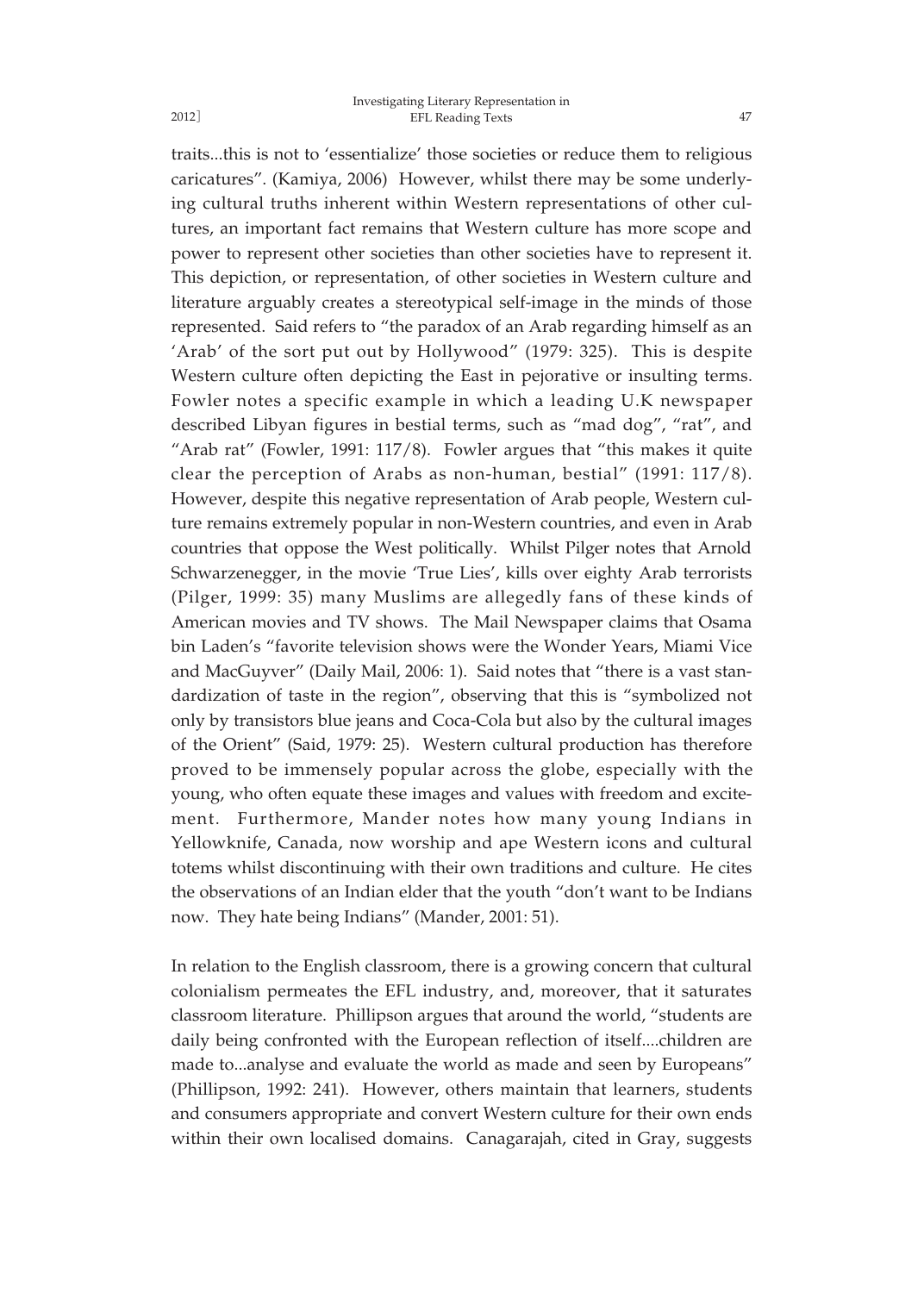that students do on occasion recognise the ideological nature of certain content, and seek to challenge it (Gray, 2010: 730). Varisco, cited in Zarnett, argues that indigenous Arab, Persian, and Turkish newspapers and journals have written back against cultural imperialism (Zarnett, 2007: 58), whilst Zarnett cites the evidence of "Muslim intellectuals who learned from Western education yet saw through to the core of the prejudice" (2007: 58). Furthermore, Liechty, cited in Osgerby, notes that cultural hegemony is too simplistic a model, and that instead diaspora occurs, as local communities actively engage with cultural commodities such as music, movies, language and literature, and creatively re-embed them within local cultures and contexts (Osgerby, 2004: 172). Gray observes that "clearly there is a need for more detailed research into how such content is perceived" (2010: 730).

The role of culture and literature in the EFL classroom is therefore at the centre of an ongoing pedagogic debate amongst theorists and practitioners. Torikai (2011: 1) maintains that culture should be avoided completely, due to its hegemonic properties. However, Kramsch (1993: 1) argues that rather than engaging with culture less, students instead need more cultural competence to achieve fluency, and that this necessitates engaging with culture more rigorously and critically. Moreover, literature can also be employed as a valuable proselytizing force, possessing the valuable potential to transmit the texts of many cultures into English. In the  $11<sup>th</sup>$  century, at the school of translators at Toledo, it was through the dominance of Arabic that scribes were able to translate the classics of Greece, such as the plays of Sophocles and Euripedes, and the scientific writings of Archimedes, Hippocrates, Galen, and Euclid. (Bronowski, 1973: 179) The work of the Arab mathematician Alhazen was also translated from Arabic; his ideas on the movement of light and perspective passing into art, and influencing the early painters and thinkers of the Renaissance. (179) Contemporaneously, English, due to its status as a global language, enjoys the broad potential to connect many diverse strands of literary and cultural knowledge together.

## **9. Teaching Literature Critically to EFL Reading Students**

Whilst it would appear that literature possesses both educational and hegemonic potential, the central problem for EFL practitioners is in assessing what the intended culture of a text should be, and how they should attempt to teach it. Brumfit writes "How it is best done, what the relationship between reading and literature needs to be.......exactly what books are most appropriate at what levels-these are questions for teachers to address" (2001: 92). However, with economic power perhaps switching from West to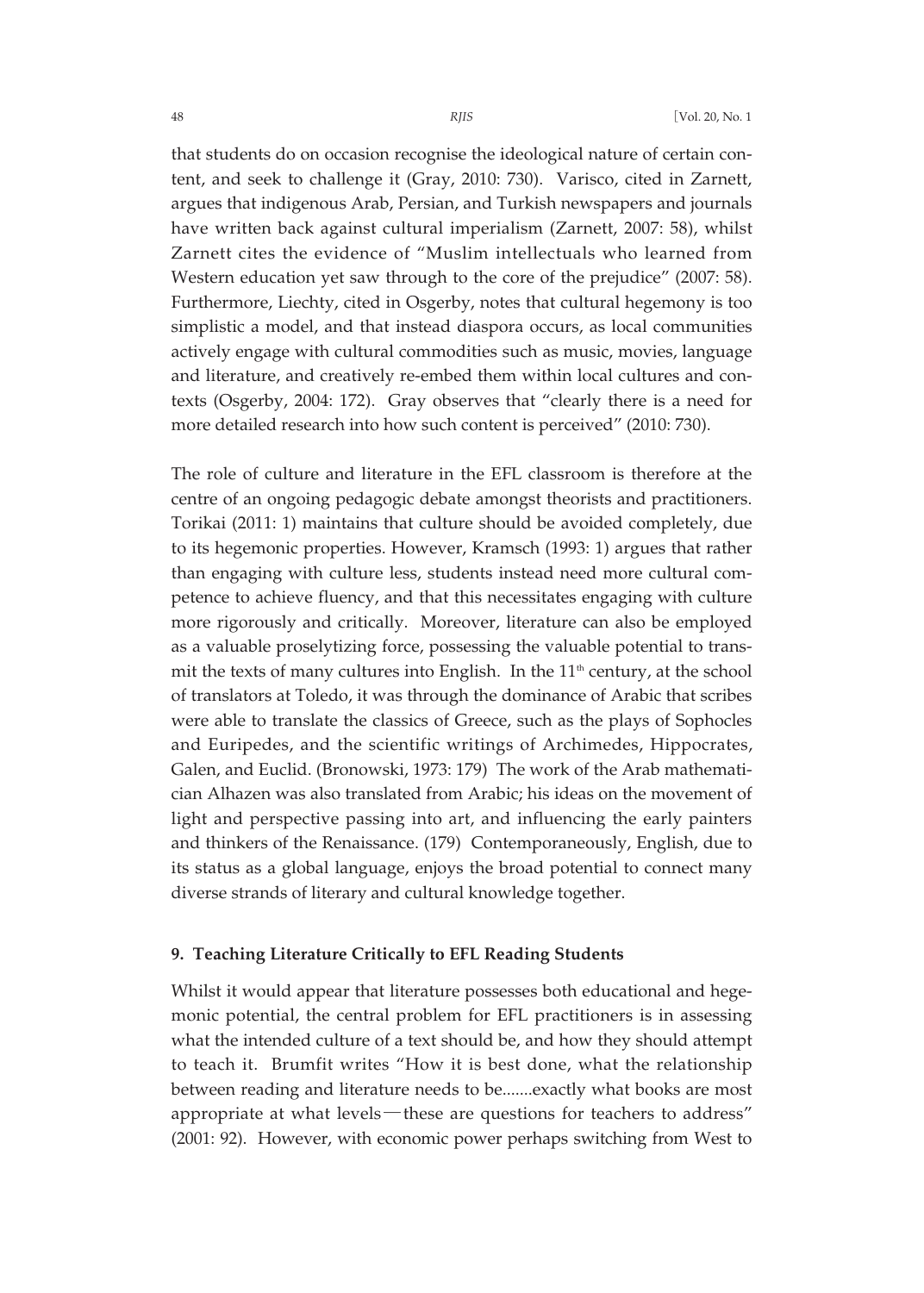East, Sell observes that "the culture learners are invited to try out (Multicultural British, Commonwealth) will not perhaps be of much use in the immanent future" (Sell, 2005: 90). Instead, Sell states that Chinese, Indian or Islamic culture will be useful, and that it would be "productive to introduce learners to other cultures through English." (Sell, 2005: 91) Instead of being culturally represented in Western literature, the literature from many diverse parts of the globe, such as Asia, the Middle East, and Africa, should represent itself, and be read and studied in English. For example, Keene, in specific relation to Japanese literature published in English, writes that it is to be hoped that the reader will be able to obtain "an understanding of the Japanese people as their lives and aspirations have been reflected in their writings" (Keene, 2002: 30). Through the reading of multicultural literature in English, students are afforded the chance to enjoy a broader, deeper, more profound vision of the world. Brumfit maintains that "The teaching of literature can thus be seen as a means of introducing learners to such a serious view of our world". (Brumfit, 2001: 92) An approach to teaching literature in English should thus attempt to avoid cultural bias and, whilst including British and American texts, should also expand to represent many varied parts of the globe. Some EFL reading textbooks, such as 'Literary Odysseys', and 'Explorations in World Literature' have previously attempted to present authentic multicultural selections of literature. While the former is unfortunately out of print at the time of writing, the latter offers selections from "diverse cultures and periods of history and provides a balanced racial, ethnic, and gender perspective." (Shaffer-Koros, 1998: 5) The book is informed by several teaching approaches, including:

**Figure 2.**

**(1) reader-response theory**, *which encourages the student to be an active reader and helps him/her to recognize the ambiguity of literary texts, and* **(2) content based language instruction**, *which teaches language through academic subject matter. Thus, students using the book improve their English language skills through the study of world literature.* (Shaffer-Koros, C, M, Reppy, J, M, 2001, V)

However, many recent textbooks are constructed with economic or utilitarian goals in mind, and are published in conjunction with big business or international sponsors. For example, Flavell (1994: 48) cites the dominance of the British Council and Norwegian interests in the Sri Lankan textbook market, leaving no room for alternative English texts. Moreover, Flavell notes that "many ordinary English teachers throughout the world have no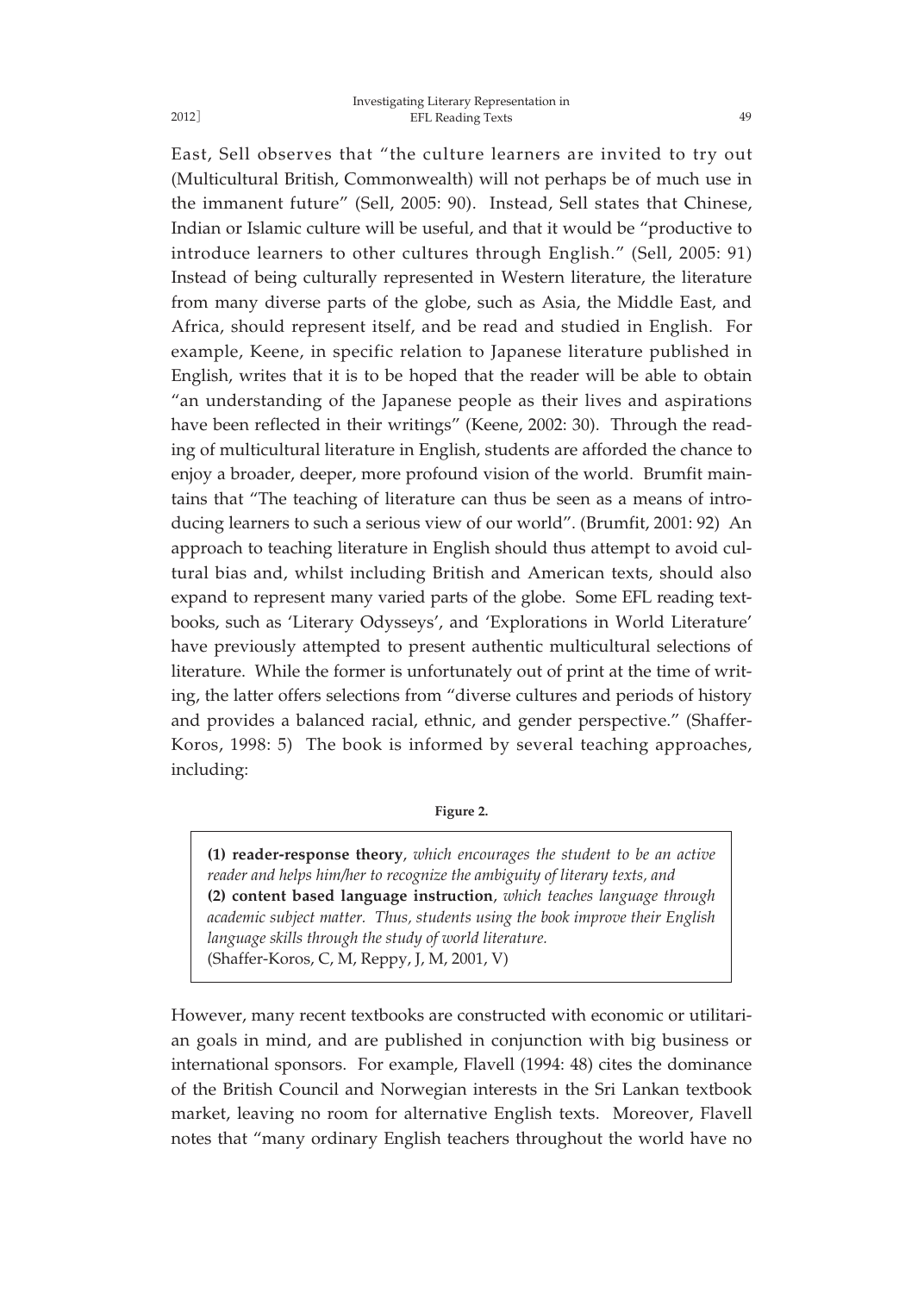choice at all in the textbook they may use" (Flavell, 1994: 48). Faced with a restricted, culture-specific choice of textbooks and materials, teachers may need to accept more personal responsibility in terms of leading students to diverse literature, and this will in turn necessitate instructors possessing critical expertise of literary texts. Nafisah argues that "teachers who are avid readers stand a good chance to develop a more literary classroom" (Nafisah, 2011: 4), whilst Cruz notes that the teacher also needs to guide the students through the cultural knowledge being taught so that they can "construct their own interpretation and reflections according to their own experience, by first thinking critically and then comparing and contrasting the two different cultures" (Cruz, 2010: 6).

Furthermore, in addressing learner problems with diverse cultural content, the reading goals of any EFL course should seek to take a critical stance to the context of multicultural texts (Hedge, 2003). A critical approach should stress to students that literary texts can be connotative and opaque, (Parkinson, Reid Thomas, 2000: 9-11) and that this necessitates perceiving texts from different angles. Indeed, holding a perception of the text as open to interpretation will aid learners in developing their critical thinking skills further, because it will necessitate the development of text based argument to support opinions. Moreover, the teacher should ensure that students are able to contextualise the ideas within the texts through both efferent and aesthetic readings. Cruz holds that efferent readings must be supported by aesthetic readings, in which students are encouraged to discuss how the message of the text is delivered and to critically engage with the work and its implications by critical comparison with their own culture and identities (Cruz, 2010: 4-5).

Therefore, a critical and culturally comparative study of texts in an English reading class would attempt to improve learners' literary competence, which students could combine with acquiring and improving reading skills. However, Nordin & Ahmad, et al note that because of the archaic language employed in English literature, students often face great difficulties in grasping the meaning of literary texts (Nordin, Ahmad, et al, 2010: 239). To best combat this they advocate the use of a 'see' 'hear' approach, which incorporates the use of multimedia in the classroom, such as "computer graphics, images, audio, integration of texts, video and digital environment" (2010: 239). In addition, student problems with language can also be tackled by the distribution in class of pre-reading vocabulary sheets, which would help crystallize key cultural and critical concepts. Byram et al note that vocabulary should be used that enables students to discuss topics related to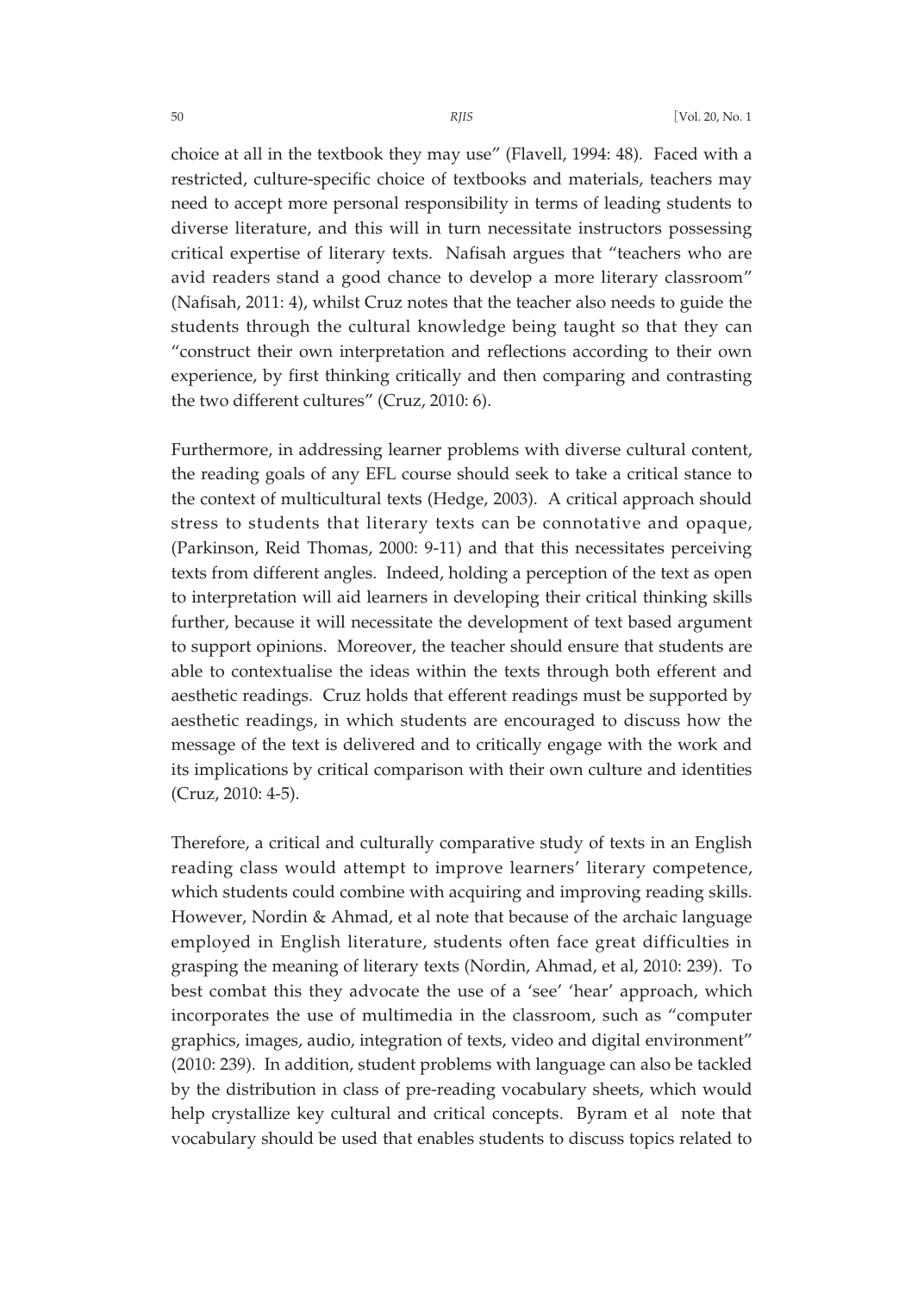cultural diversity, such as "human rights; equality; dignity; gender; bias; prejudice; stereotype; racism; ethnic minority; and the names of ethnic groups, including white groups." (Byram, et al, 2002: 16) Moreover, activities like predicting, gap filling, creative writing, role playing, and the integration of spelling with vocabulary can establish the necessary connection between language and literature which eventually make the teaching and learning of literature a very productive and enjoyable enterprise. Language and cultural skills should not be taught in isolation but in an integrated way, incorporating a set of text based, student centered activities which add fresh momentum into the teaching of literature (Abraham, 2010: 2). This study therefore acknowledges that literary texts are culturally charged, and advocates a multicultural literary approach. It is hoped that such an approach, taught in congruence with vocabulary handouts, scaffolding materials, and the exploratory use of visual and audio media, would encourage EFL reading students to approach texts critically and comparatively, in order that they may improve their cultural and linguistic competence holistically.

## **10. Possibilities for Future Research.**

In light of this study, a future research project, involving Japanese English reading students based at a private university, would aim to discover, through the study and assessment of student response data whether the employment of a critical and culturally comparative approach improves EFL students' cultural and linguistic perception of English literary texts. Moreover, this research project would also aim to ascertain to what extent understanding of English literary texts enables students to fully comprehend and critically engage with the types of cultural items found in EFL texts and materials. If the results of this study are positive, then it could have contextual pedagogic implications, both within the localized parameters of the Japanese English teaching system, and more broadly, regarding the teaching of literature and culture to students of English as a foreign language.

#### **Bibliography**

- Abraham P. A, 2010, *Teaching Literature Through Language: Some Considerations*, ELT Weekly, Retrieved 07/03/11 from: http://www.eltweekly.com/elt-newsletter/2010/07/63-elt-research-article-teaching-literature-through-language-someconsiderations-by-abraham-panavelil-abraham/
- Alyousef, H. S, 2005, *Teaching Reading Comprehension to ESL/EFL Learners*, The Reading Matrix, Vol. 5, No. 2, September 2005, Retrieved 12/8/11 from: http://www.readingmatrix.com/articles/alyousef/article.pdf
- Blake, W, 1994, *Songs of Innocence and Experience*, in Wu, 1994: 54-78

2012]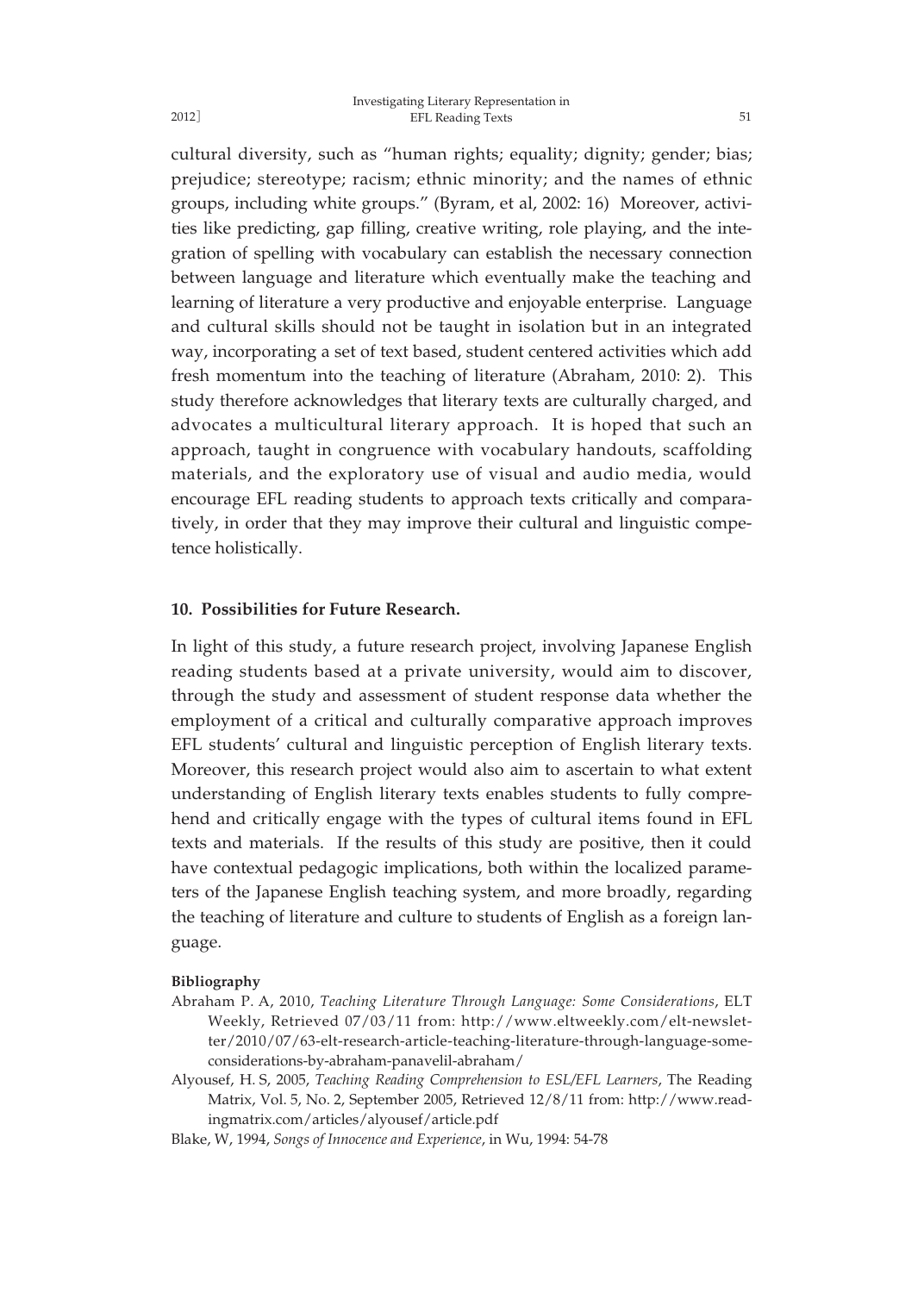Bourdieu, P, 1991, *Language and Symbolic Power*, Polity Press

- Bowle, J, 1977, *The Imperial Achievement: The Rise and Transformation of the British Empire*, Penguin Books
- Bronowski, J, 1973, *The Ascent of Man*, Published by the British Broadcasting Corporation Brumfit, C, 2001, *Individual Freedom in Language Teaching*, Oxford
- Byram, M, Gribkova, B, Starkey, H, 2002, *Developing The Intercultural Dimension In Language Teaching: A Practical Introduction For Teachers*, Strasbourg: Council of Europe. Retrieved 22/02/2011 from: http://www.coe.int/t/dg4/linguistic/ Source/Guide\_dimintercult\_EN.pdf
- Camus, A, 1982, *The Outsider*, Penguin books
- Carter, R, Long, M, 1991, *Teaching Literature*, Harlow: Longman
- Castlereagh, D, 1971, *The Great Age of Exploration*, The Reader's Digest Association
- Clark, K, 1969, *Civilization*, Harper & Row Publishers
- Conrad, J, 1995, *Heart of Darkness*, Penguin
- Croteau, D, Hoynes, W, 2003, *Media Society: Industries, Images and Audience*, Third Edition, Pine Forge Press
- Cruz, J. H. R, 2010, *The Role of Literature and Culture in English Language Teaching*, Retrieved 28/07/11 from: http://relinguistica.azc.uam.mx/no007/no07\_art09.pdf
- Crystal, D, 2004, *English as a Global Language*, Second Edition, Cambridge: Cambridge University Press
- Culler, J, 1975, *Structuralist Poetics; Structuralism, Linguistics and the Study of Literature*, London: Routledge and Keagan Paul
- Daily Mail, 2006, '*Obsessed bin Laden wanted to kill Whitney Houston's husband*.' Retrieved 02/08/11 from: http://www.dailymail.co.uk/pages/live/articles/showbiz/showbiznews.html
- Defoe, D, 2007, *Robinson Crusoe*, Penguin Classics
- De Quincy, T, 1996, *Confessions of an English Opium Eater*, in Wu, 1996: 675-683
- Dickens, C, 1998, *Little Dorrit*, Penguin Classics
- Dickens, C, 1988, *The Christmas Books*―*featuring A Christmas Carol*, Published by The World's Classics, Oxford University Press
- Dickens, C, 1853, *The Noble Savage*, article retrieved 9/9/11 from: http://www.readbookonline.net/readOnLine/2529/
- Eagleton, T, 2005, *Edward Said, Cultural Politics and Critical Theory (An Interview)*, Alif: Journal of Comparative Poetics, No. 25, 2005, pp. 254-269, retrieved 18/09/11 from: http://www.jstor.org/pss/4047460
- Eagleton, T, 1996, *Ideology*, Verso
- Flavell, R. H, (ed.) 1994, *ELT Policy and its Impact: A Case Study*, Volume 4: Number 1, 1994, Modern English Publications and the British Council
- Footprint Guides, 2011, *Morocco*, Retrieved 20/09/11 from: http://www.footprinttravelguides.com/c/2852/morocco/
- Fowler, R, 1991, *Language in the News: Discourse and Ideology in the Press*, Routledge
- Furr, M, 2004, *Literature Circles for the EFL Classroom*, Proceedings of the 2003 TESOL Arabia Conference, TEOL Arabia, retrieved 25/8/11 from: http://www.eflliteraturecircles.com/litcirclesforEFL.pdf
- Garland, A, 1998, *The Beach*, Riverhead Trade
- Garraty, J. A, 1979, *The American Nation*―*A History of the United States to 1877 (Fourth Edition)*, Harper & Row, Publishers
- Gide, A, 1960, *The Immoralist*, Penguin Books
- Goldsmith, E, Mander, J, (eds.) 2001, *The Case Against the Global Economy & For a Turn Towards Localization*, Earthscan Publications
- Gottesman, R, Holland, L. B, Kalstone, D, Murphy, F, Parker, H, Pritchard, W. H, (eds.)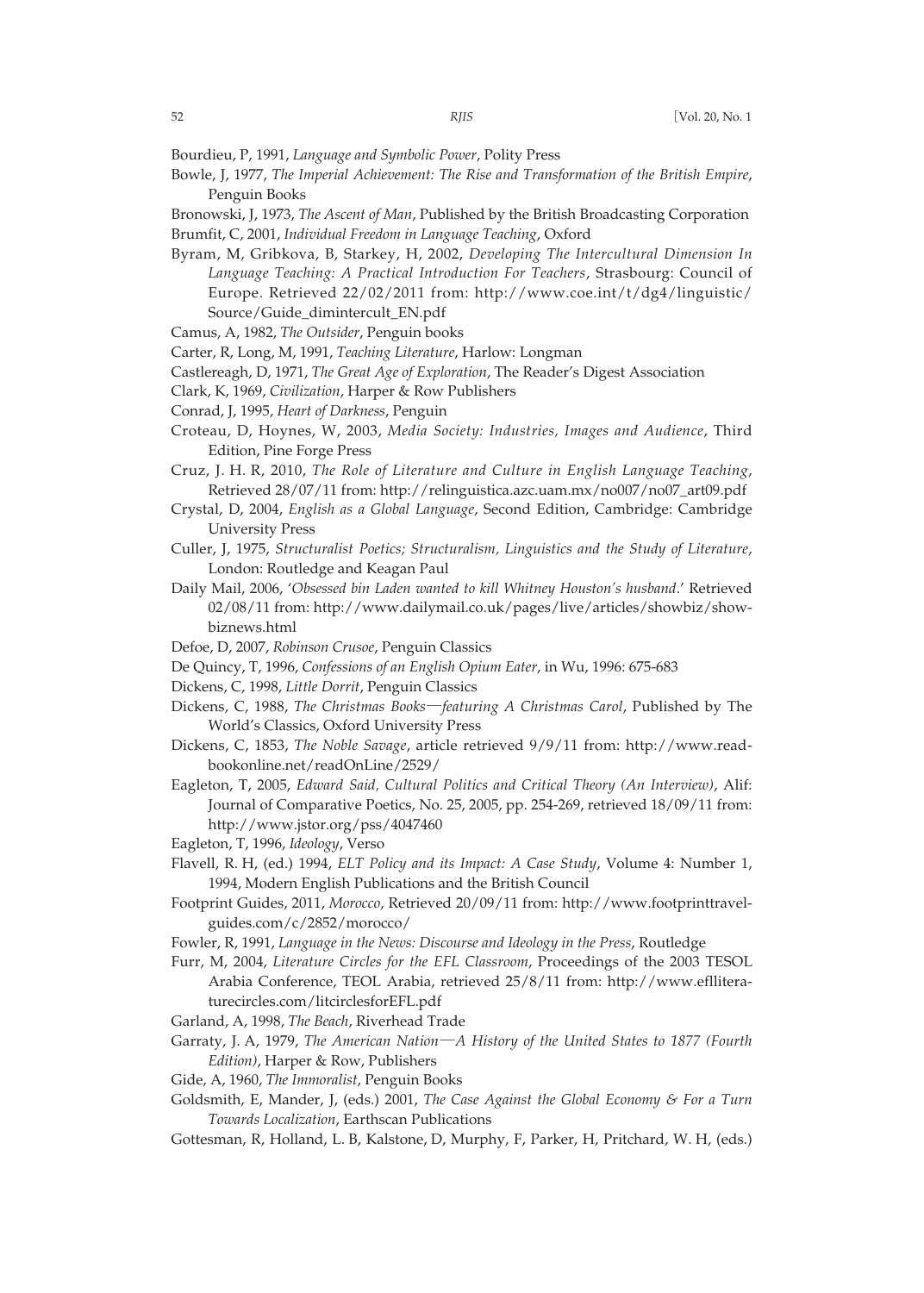1980, *The Norton Anthology of American Literature*, Norton & Company

Graham, G. S, 1971, *A Concise History of the British Empire*, Book Club Associates, London

- Gray, J, 2010, *The Branding of English and the Culture of the New Capitalism: Representations*
	- *of the World of Work in English Language Textbooks*, Applied Linguistics: 31/5: 714- 733
- Gurevitch, M, Bennett, T, Curran, J, Woollacott, S, (eds.) 1982, *Culture, Society and the Media*, London: Routledge Kegan Paul
- Hall, S, 1982, *The Rediscovery of Ideology: Return of the Repressed In Media Studies*, In M. Gurevitch et al, 1982: 56-90
- Hardy, T, 1994, *The Works of Thomas Hardy*, Wordsworth Poetry Library
- Hedge, T, Whitney, N, (eds.) 1997, *Power, Pedagogy and Practice*, Oxford: Oxford University Press
- Hedge T, 2003, *Teaching & Learning in the Language Classroom*, UK: OUP
- Hill, C, 1972, *Intellectual Origins of the English Revolution*, Panther Books
- Howatt, A. P. R, Widdowson, H, 2004, *A History of English Language Teaching*, Oxford: Oxford University Press
- James, L, 1999, Raj: *The Making and Unmaking of British India*, Abacus Books
- Kamiya, G, 2006, *How Edward Said took Intellectuals for a Ride*, Salon.com 2006, retrieved 29/09/11 from: http://www.salon.com/books/feature/2006/12/06/orientalism
- Keene, D, (ed.) 2002, *Anthology of Japanese Literature*, Tuttle Publishing
- Kay, J, Gelshenen, R, 2001, *Discovering Fiction: A Reader of American Short Stories, Students' Book 2, Introduction 1-26*, Cambridge
- Kbiri, H, 2008, *The Influence of Orientalism on American Perceptions and Policies in the Middle-East*, Retrieved on 1/9/2011 from: http://www.scribd.com/doc/12070695/ The-Influence-of-Orientalism-on-American-Perceptions-and-Policies-in-the-MiddleEast
- Kerouac, J, 1995, *Desolation Angels*, Flamingo
- Kidwal, A. R, 2006, *The Arabian Nights in Europe: An Amazing Episode in the Inter-Cultural Encounter*, Islamic Civilization Magazine, Retrieved 11/09/11 from: http://www. icmgz.com/IC4.html
- Kramsch, C, 1993, C*ontext and Culture in Language Teaching*, Oxford University Press
- Leavis, F. R, 1950, *The Great Tradition*, George W. Stewart Publisher Inc
- London, J, 2000, *The Sea Wolf*, The Modern Library Classics
- Mander, J, 2001, *The Rules of Corporate Behaviour*, In Goldsmith et al 2001: 81-92
- Mandrou, R, 1978, *The Pelican History of European Thought*―*Volume III: From Humanism to Science 1480-1700*, Pelican Books
- Melville, H, 1992, *Moby Dick or The Whale*, Penguin Classics
- McLemee, S, 2006, *What Said Said: An Interview With Robert Irwin*, Inside Higher Education 13, December 2006, Retrieved 24/09/11 from: http://www.hartfordhwp.com/archives/10/143.html
- Nafisah, N, 2011, *Literature in ELT Setting: Paving the Way for Critical Students*, Retrieved 02/08/11 from: http://file.upi.edu/Direktori/FPBS/JUR.\_PEND.\_BAHASA\_ING-GRIS/197104242006042-NIA\_NAFISAH/Paper/Literature\_in\_ELT\_Setting.pdf
- Nordin, S. M, Ahmad, W. F. W, Masri, M, 2010, *Learning English Literature through Multimedia*, European Journal of Social Sciences―Volume 17, Number 2 (2010)
- Oxenden, C, Latham-Koenig, C, 2001, *English File, Upper Intermediate Students' Book*, Oxford University Press
- Orwell, G, 1948, *The English People*, Collins, London
- Orwell, G, 1967, *Burmese Days*, Penguin Books
- Orwell, G, 1970, *Collected Journalism and Letters*, Vol. 2, Harmondsworth: Penguin
- Osgerby, B, 2004, *Youth Media*, Routledge